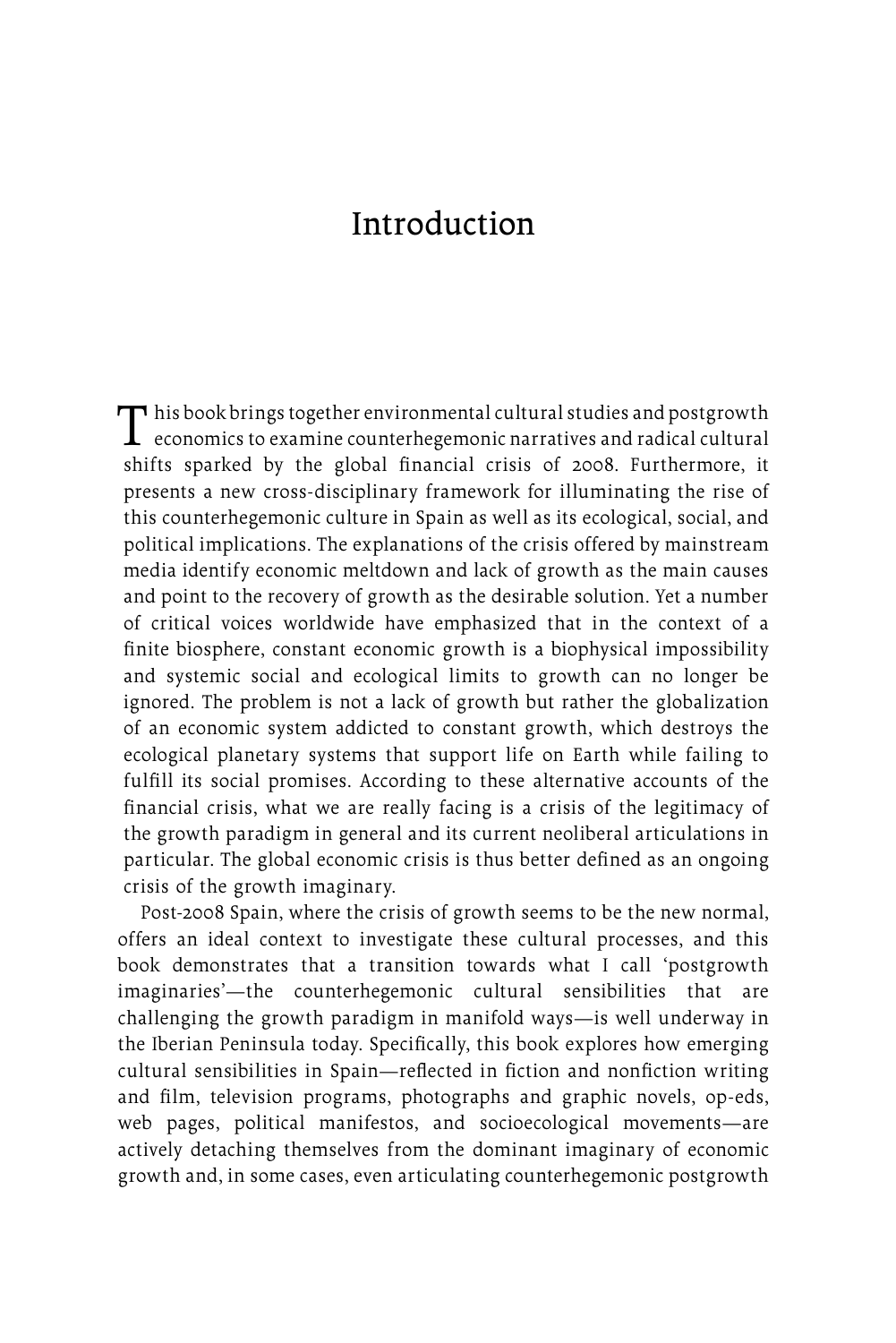narratives. Additionally, my research interrogates and redefines the role of cultural studies in understanding this shift towards postgrowth imaginaries, positing that these fundamental cultural changes can be better detected and understood in the light of concepts stemming from the rapidly emerging intellectual framework provided by the environmental humanities. This emergent field recognizes, on the one hand, that the humanities provide a crucial yet underappreciated resource for dealing effectively with the human roots of the socioenvironmental crisis and, on the other, that humanist disciplines must be radically transformed if they are to effectively engage in interdisciplinary dialogue with the ecological and social sciences. By approaching the counterhegemonic cultures of the crisis through environmental criticism, this book uncovers a whole range of cultural nuances often ignored by Iberian cultural studies.

*Postgrowth Imaginaries* exposes the socially and ecologically harmful dominant cultural imaginary that celebrates economic growth as an object of social desire and explores how an ecologically oriented criticism could play a significant role in both understanding and promoting the ongoing emergence of more desirable economic cultures in the aftermath of the neoliberal crisis. Although it draws its examples from Iberian cultural responses to the crisis, *Postgrowth Imaginaries* inevitably grapples with pressing issues that are global in nature. Currently, humanity faces many social and ecological limits to growth. Both inequality and ecological degradation have increased rapidly in recent decades, paralleling the global spread of neoliberalism and consumerist culture. Global economic activity bears responsibility for the massive alterations of Earth's ecological systems and their disturbing consequences: environmental refugees, climate change, mass extinctions, disruption of the nutrient cycle, and so on.

To continue to maintain that the pursuit of economic growth is the main objective of societies is not only unethical, but suicidal. I claim throughout this book that in a global context where economic growth is ever more socially and ecologically costly to sustain, maintaining a dominant imaginary that is deeply ingrained in the logic of growth can be extremely counterproductive, because it funnels societies' energy and creativity towards an unachievable and destructive task. The 'cruel optimism' of sustaining our society's affective, material, and semiotic attachment to the growth paradigm is becoming increasingly unaffordable and nonviable in every way—socially, economically, and ecologically.<sup>1</sup> As an alternative, I argue that transitioning towards postgrowth cultural imaginaries could allow us to envision and create 'prosperity without growth' by building

1 See Lauren Berlant, *Cruel Optimism* (Durham, NC: Duke University Press, 2011).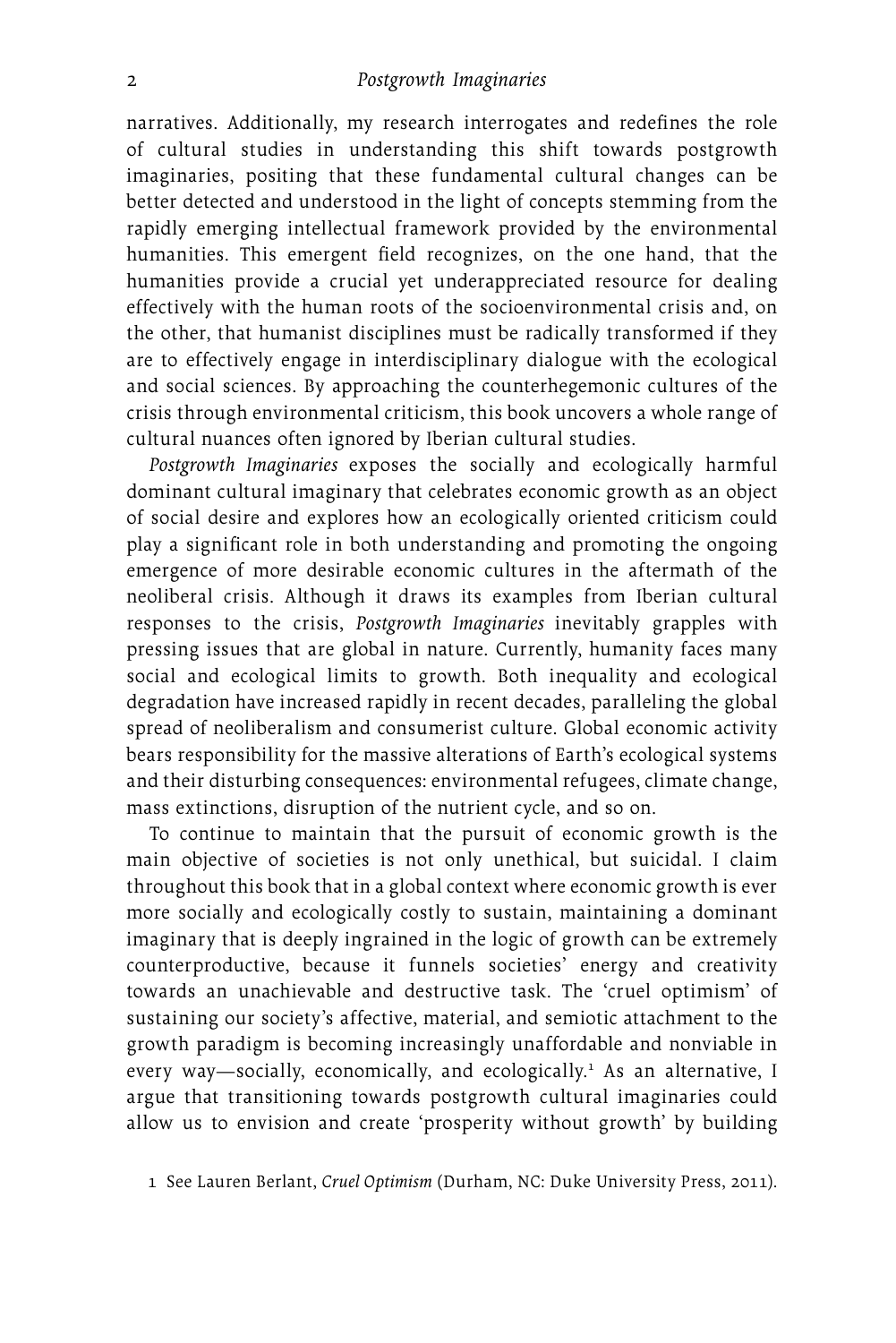desirable societies unaddicted to growth that operate within the ecological limits of the Earth.2

The complex interrelations among Iberian cultural practices, economic paradigms, and ecological processes are vastly undertheorized. This book intends to fill this gap and to provide an innovative and functional theoretical apparatus, articulated around the notion of postgrowth imaginaries, able to illuminate these important connections. My hope is that this intervention will contribute to a more systemic, posthumanist, and ecological understanding of culture that helps Iberian cultural studies to effectively mobilize its emancipatory political potential. I believe that, beyond Iberian/Peninsular/ Spanish cultural studies, the notion of 'postgrowth imaginaries' will also prove useful to the field of cultural studies in general and will provide a valuable contribution to the transnational debates within the environmental humanities.3 Indeed, I believe the radical cultural change which I identify in this book is by no means limited to Southern Europe but rather represents a global pattern expressed around the world in different cultural fashions based on distinct historical conjunctions. Therefore, dialogue between the cultural critique developed in *Postgrowth Imaginaries* and similar cultural processes in other regions could further illuminate the unfolding global challenge to the dominant growth paradigm and its diverse articulations of alternative economic cultures. The notion of postgrowth imaginaries could even function as a conceptual anchor for a global coalition of socioecological movements united by their radical critique of neoliberal reason, enabling them to effectively mobilize their efforts to envision and materialize desirable and sustainable economic cultures beyond growth.

In the introduction to *Aftermath: The Cultures of the Economic Crisis*, Manuel Castells, João Caraça, and Gustavo Cardoso compellingly point out that cultural dynamics and institutions shape and determine economic systems: 'As the period of triumphant global informational capitalism was linked to the hegemony of a culture of unrestricted individualism, economic liberalism, and technological optimism, any substantial socio-economic

2 See Tim Jackson, *Prosperity without Growth: Economics for a Finite Planet* (New York: Routledge, 2010).

3 I am fully aware of the debates, nuances, and contestations underpinning the terms 'Iberian', 'Spanish', and 'Peninsular studies'. Although such distinctions are not relevant for the purposes of my book, I tend to be sympathetic with most developments within Iberian studies. I believe that it has the potential to become more transformative than other more traditional approaches, but I am also concerned about some scholarship within it, which seems to oppose some oppressive ideologies only to embrace other, equally oppressive and exclusive, ones.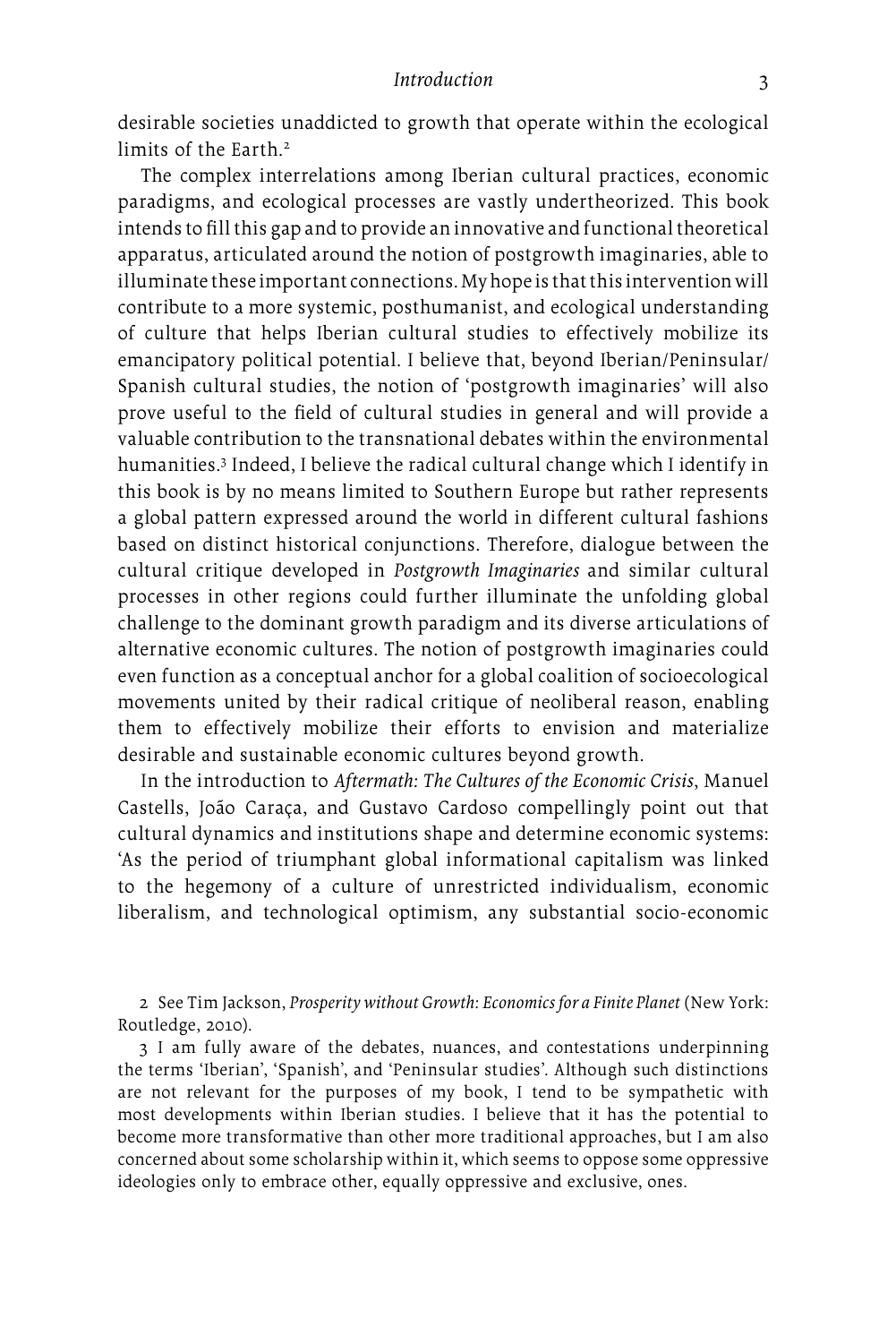restructuring of global capitalism implies the formation of a new economic culture'.4 Consequently:

when there is a systemic crisis, there is indication of a cultural crisis, of non-sustainability of certain values as the guiding principle of human behavior … Thus, only when and if a fundamental cultural change takes place will new forms of economic organization and institutions emerge, ensuring the sustainability of the evolution of the economic system.5

According to Castells, Caraça, and Cardoso, 'we may well be in such a period of historical transition'.<sup>6</sup> In this context, it is important to assess

the social productivity of different cultures emerging in the aftermath of the crisis. Which cultures will ultimately come to dominate social practice may determine our collective fate: either to enter a process of social disintegration and violent conflicts, or else to witness the rise of new cultures based on the use value of life as a superior form of human organization.7

Nothing guarantees a desirable outcome for this transition (the transition to a less intense energy regime is biophysically inevitable, justice is not). I will argue throughout this book that our best chances lie in imagining, creating, and supporting postcapitalist and decolonial economic cultures in which social equality and ecological diversity are prioritized over any other cultural values. The debilitation of the hegemonic imaginary of economic growth is not easily visible, of course, neither when deploying the pervasive lens offered by mainstream cultural narratives and authorities—since they tend to reproduce it—nor when studying cultural production within a given academic disciplinary framework embedded in neoliberal institutions and impregnated by 'ideological forces of disconnection'.8 Rather, *Postgrowth Imaginaries* constructs an interdisciplinary (or, even better, an indisciplinary) framework that is able to perceive the rifts that emerge from the collapsing dominant imaginary as they are reflected in cultural manifestations that are critically responding to the ongoing crisis.

4 Manuel Castells, João Caraça, and Gustavo Cardoso, eds., *Aftermath: The Cultures of the Economic Crisis* (Oxford: Oxford University Press, 2012), 4.

5 Castells, Caraça, and Cardoso, *Aftermath*, 13.

6 Castells, Caraça, and Cardoso, *Aftermath*, 13.

7 Castells, Caraça, and Cardoso, *Aftermath*, 13.

8 Stacy Alaimo, *Bodily Natures: Science, Environment, and the Material Self*  (Bloomington, IN: Indiana University Press, 2010), 142.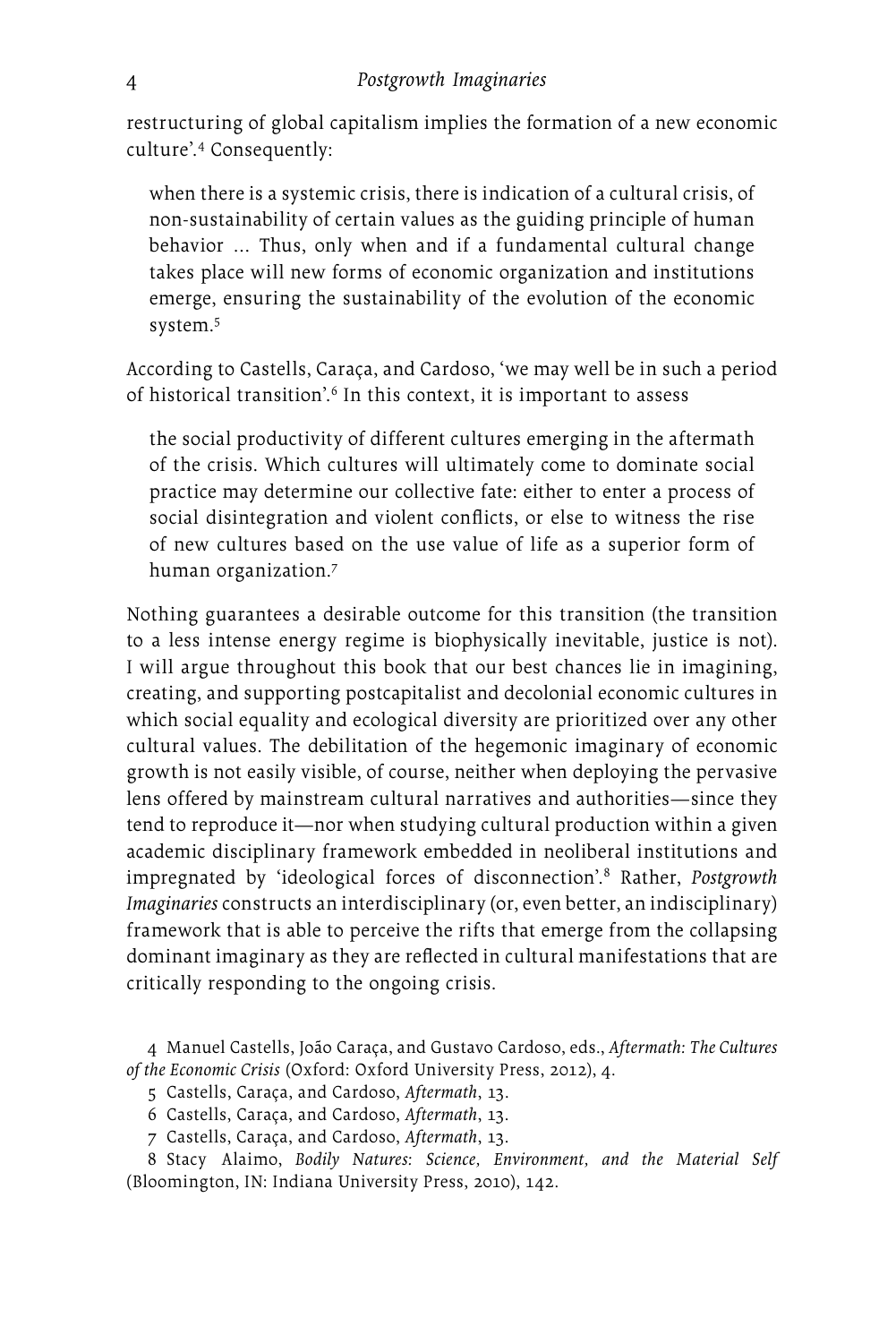I have divided the remainder of this introduction, which outlines the theoretical frameworks that inform the book, into three sections. The first is a discussion of environmental humanities and the Anthropocene (or, better, the Capitalocene), which provides the global critical context in which my work is embedded. Secondly, after defining the term 'imaginary' as used in this book, I draw on up-to-date insights from social and ecological sciences to explain why the dominant imaginary of economic growth is currently socially undesirable and ecologically unsustainable. Finally, I argue for the urgency of articulating and embracing an environmentally oriented cultural studies able to overcome the current crisis of political imagination and promote effective counterhegemonic cultures.

#### Environmental Humanities in the Anthropocene

The term 'Anthropocene' was coined in 2000 by Paul Crutzen and Eugene Stoermer to mark a new epoch in which human activity has unleashed a global biogeochemical force that is rapidly transforming the planet in ways that could compromise human survival.9 Crutzen and Stoermer believe we are leaving the previous geological epoch, the Holocene, in which ecological conditions that permitted human civilization and agriculture to flourish were generally the norm. The new epoch does not guarantee a functional biosphere (from a human perspective, of course) capable of providing for human biophysical needs, given the massive ongoing anthropogenic changes. As a result of these transformations, 'about 60% of ecosystem services are already degraded and will continue to degrade further unless *significant societal changes in values* and management occur'.10 The 2014 report of the IPCC (Intergovernmental Panel on Climate Change) suggests that, if the current trend continues, humanity may face imminent catastrophic consequences.<sup>11</sup>

In 2009, a team of 29 scientists coauthored a paper entitled 'A Safe Operating Space for Humanity' in which they defined:

[Nine] planetary boundaries within which we expect that humanity can operate safely. Transgressing one or more planetary boundaries

9 Paul J. Crutzen and Eugene F. Stoermer, 'The "Anthropocene"', *Global Change Newsletter* 41 (May 2000): 17–18.

10 Will Steffen, Paul J. Crutzen, and John R. McNeill, 'The Anthropocene: Are Humans Now Overwhelming the Great Forces of Nature?', *Ambio* 36, no. 8 (2007): 620; my emphasis.

11 Intergovernmental Panel on Climate Change, *Climate Change 2014: Synthesis Report* (2014), [http://ipcc.ch/report/ar5/syr.](http://ipcc.ch/report/ar5/syr)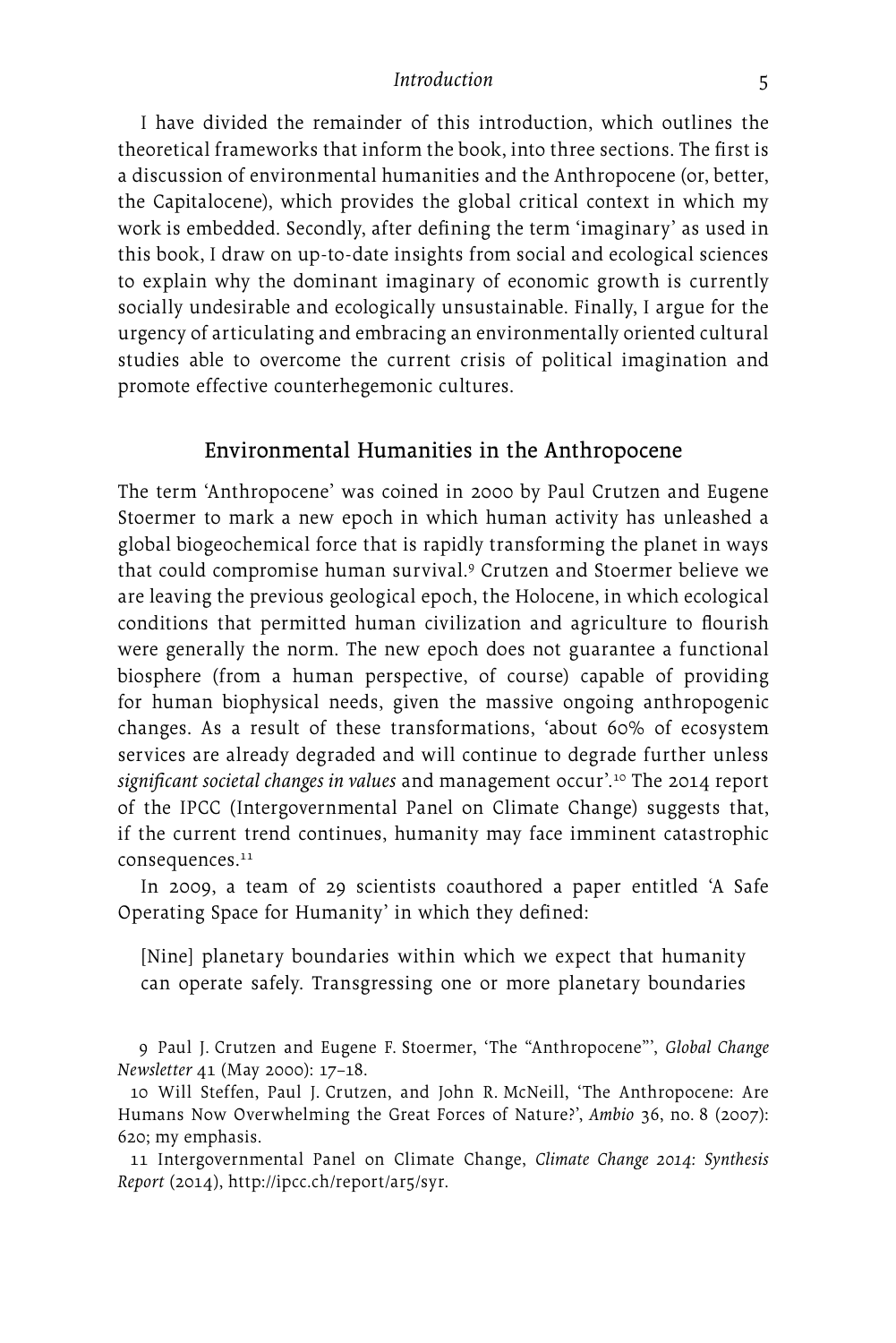may be deleterious or even catastrophic due to the risk of crossing thresholds that will trigger non-linear, abrupt environmental change … We estimate that humanity has already transgressed three planetary boundaries: climate change, rate of biodiversity loss, and changes to the global nitrogen cycle.<sup>12</sup>

They caution that, in the absence of radical changes in the way humans relate to the planet, some of the six other boundaries are likely to be crossed very soon. To mention just two disturbing facts from a long list: the rate at which biodiversity is being lost today is hundreds of times higher than in preindustrial times, and during the second half of the twentieth century the Earth lost one-fourth of its fertile soil and one-third of its forested surface.<sup>13</sup> The ongoing mass extinction of species is so dire that a 2017 scientific study on vertebrate population losses and declines defines it as 'biological annihilation'.14 It seems undeniable that, given capitalism's implication in the ongoing massive and rapid destruction of the life-support systems upon which human survival depends, the only rational plan of action 'is a radical change of course'.15 Unfortunately, what we are witnessing in mainstream responses to the urgencies of the Anthropocene is a plethora of denials, in all shapes and sizes, that attempt to solve these problems by merely targeting their symptoms.

The combination of the ongoing globalizing dominant cultural and economic imaginary (neoliberal reason) and its associated material transformations is unsustainable; it is a biophysical impossibility that has all kinds of devastating social consequences, and thus it is crucial to understand 'how globalization and global warming are born of overlapping processes'.16 The problem is that we in the humanities have been trained to think about humans and their cultures, economies, societies, sciences, and histories as disconnected or separate from nonhuman systems, sciences, histories, and temporal scales. But all these distinctions collapse if we accept

12 Johan Rockström et al., 'Planetary Boundaries: Exploring the Safe Operating Space for Humanity', *Ecology and Society* 14, no. 2 (2009): 1–33.

13 David Becerra Mayor, Raquel Arias Careaga, Julio Rodríguez Puértolas, and Marta Sanz Pastor, *Qué hacemos con la literatura* (Madrid: Akal, 2013), 9–10.

14 Gerardo Ceballos, Paul R. Ehrlich, and Rodolfo Dirzo, 'Biological Annihilation Via the Ongoing Sixth Mass Extinction Signaled by Vertebrate Population Losses and Declines', *Proceedings of the National Academy of Sciences of the United States of America (PNAS)*114, no. 30 (2017): 6089–6096.

15 John Bellamy Foster, Brett Clark, and Richard York, *The Ecological Rift: Capitalism's War on the Earth* (New York: Monthly Review Press, 2010), 426.

16 Dipesh Chakrabarty, 'The Climate of History: Four Theses', *Critical Inquiry* 35 (2009): 200.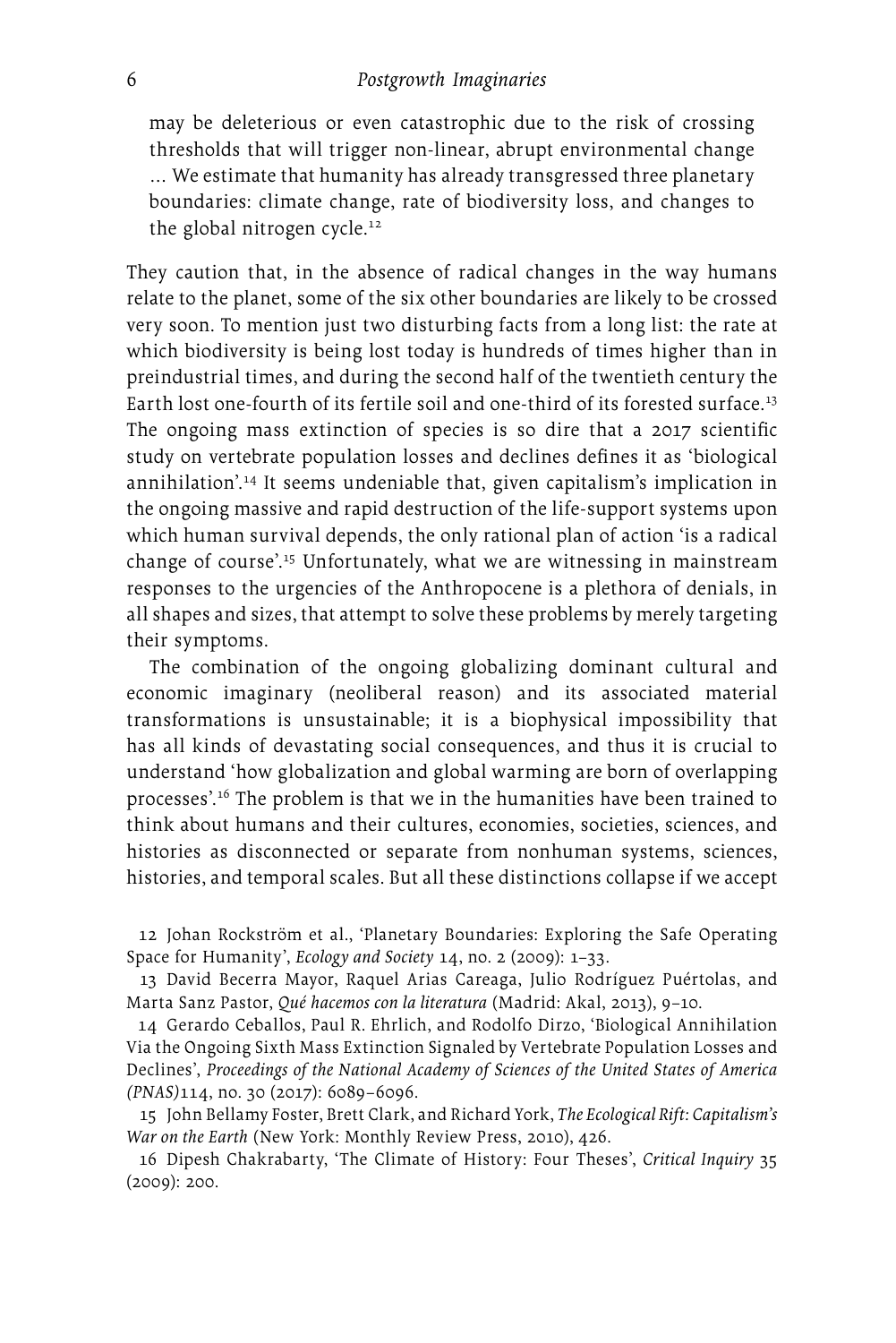the implications of the Anthropocene. Considering humans as powerful geological agents is incompatible with maintaining the distinctions between natural and human histories.<sup>17</sup> Ironically, while it is widely recognized that collective human agency can radically transform the Earth, it is also possible that we may lack the political, legal, and cultural capacity to bring about that transformation in a desirable and democratic fashion, as legal scholar Jedediah Purdy has argued.18 The fundamental question remains, 'What does it mean for the humanities to address the question of the Anthropocene?'<sup>19</sup> The responses are both highly contested and intellectually stimulating. Fortunately, a rapidly emerging interdisciplinary field, environmental humanities, is devoting its energy to answering this very question and exploring how to 'situate humans ecologically and nonhumans ethically'.<sup>20</sup>

The environmental humanities is a 'useful umbrella, bringing together many subfields that have emerged over the past few decades and facilitating new conversations between them'.<sup>21</sup> Some of these subfields include ecocriticism, environmental history and anthropology, critical geography, environmental journalism, and environmental philosophy. Until very recently, scholars in the humanities committed to coming to terms with the agency of the nonhuman in all human matters, as well as with the cultural dimensions of the ecological crisis, were often marginalized by the mainstream academic rigidity of their traditional departments. Many of them, for the sake of survival, were unable or unwilling to disrupt their departmental culture and therefore maintained many of the self-imposed epistemological limitations inherent in their humanistic fields. In the past few years, things have begun to change. Environmental humanities is creating an encouraging academic framework that is enabling these scholars to liberate themselves from the limits and isolation of their field and to connect with other disciplines, achieve professional legitimization (through new international journals, programs, grants, institutes, and research centers), and overcome many of the harmful mannerisms ingrained in their traditional disciplinary training. At the same time, many of the traditional disciplines are being transformed and enriched by participating in the

17 Chakrabarty, 'The Climate of History', 206.

18 See Jedediah Purdy, *After Nature: A Politics for the Anthropocene* (Cambridge, MA: Harvard University Press, 2015).

19 Greg Garrard, Gary Handwerk, and Sabine Wilke, 'Imagining Anew: Challenges of Representing the Anthropocene', *Environmental Humanities* 5 (2014): 149.

20 Val Plumwood, *Environmental Culture: The Ecological Crisis of Reason* (New York: Routledge, 2002), 239.

21 Deborah Bird Rose et al., 'Thinking through the Environment, Unsettling the Humanities', *Environmental Humanities* 1 (2012): 5.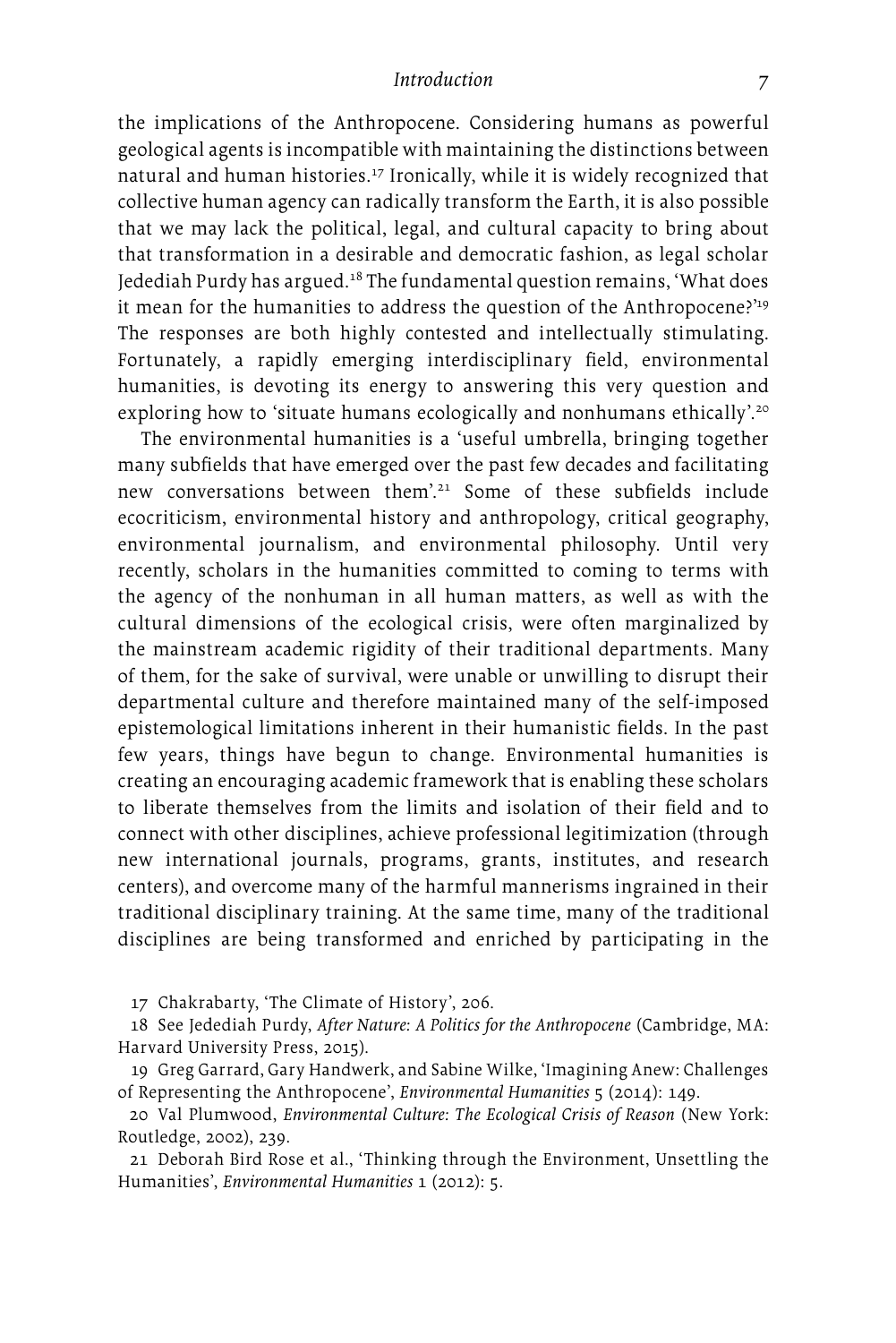environmental humanities debate. More and more humanists are realizing that 'any question of the Humanities is a question of its web of interdependencies: animals, technology, various environmental issues, etc.'.<sup>22</sup>

Given that the concept of the Anthropocene and the notion of planetary boundaries emerged from ecological sciences, in particular earth system science, what kind of contribution can the humanities and social sciences make to these pressing issues? Assuredly an important one, as I hope to make clear in this book. Radical environmental social scientists offer valuable contributions in environmental sociology, urban and political ecology, ecolinguistics, and ecological economics, and this book will mobilize some concepts stemming from their work. The role of the humanities seems less obvious, but it should not be underestimated because, as Rob Nixon reminds us,

Stories matter—they matter immeasurably. Measurement, data, metrics, and modeling are the lucrative priorities of universities these days. In the face of this pressure to quantify, it is easy for humanities scholars to lose track of what they do best, such as explaining why telling a story one way as opposed to another can have profound  $imagnitude, ethical, and political consequences.<sup>23</sup>$ 

Nixon champions the idea of socioecological interdependency and explains the dangers of analyzing the Anthropocene story of anthropogenic ecological crisis from a merely quantitative perspective, without addressing the question of the unequal distribution of resources, responsibility, and vulnerability. He points out that:

the most influential Anthropocene intellectuals have sidestepped the question of unequal human agency, unequal human impacts, and unequal human vulnerabilities. If, by contrast, we take an environmental justice approach to Anthropocene storytelling, we can better acknowledge the way the geomorphic powers of human beings have involved unequal exposure to risk and unequal access to resources. In 2013, the world's eighty-five richest people—a group small enough to fit into a double-decker bus, in the unlikely event that

22 Jussi Parikka and Annika Richterich, 'A Geology of Media and a New Materialism', *Digital Culture & Society* 1 (2015): 224.

23 Rob Nixon, 'The Great Acceleration and the Great Divergence: Vulnerability in the Anthropocene', *Profession*, March 19, 2014, [https://profession.commons.mla.](https://profession.commons.mla.org/2014/03/19/the) [org/2014/03/19/the-](https://profession.commons.mla.org/2014/03/19/the)great-acceleration-and-the-great-divergence-vulnerability-inthe-anthropocene/.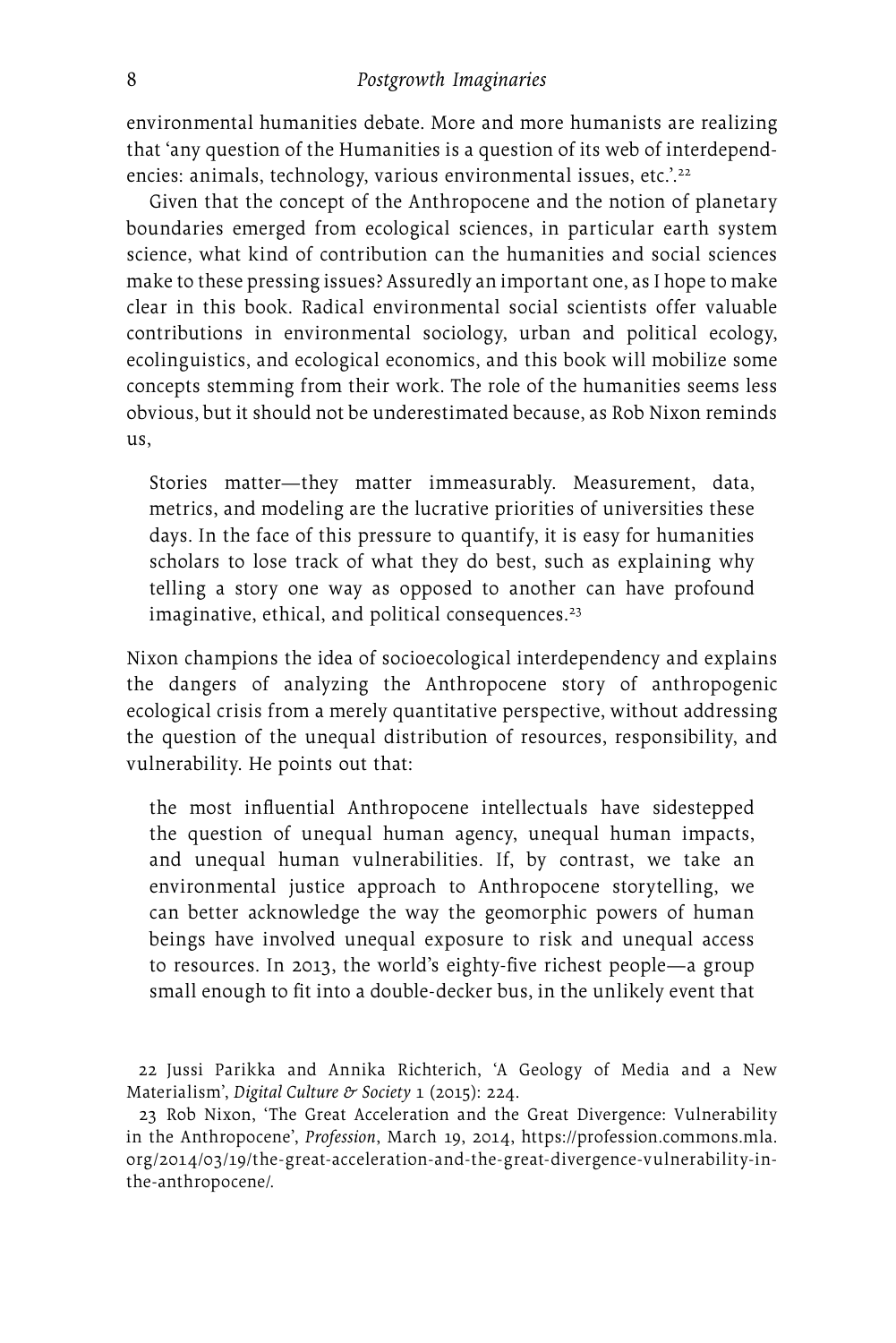they would be inclined to take a bus—had a net worth equal to that of fifty percent of the planet's population, the 3.5 billion poorest people.<sup>24</sup>

When dealing with 'the greatest crises of our time: the environmental crisis and the inequality crisis', we cannot successfully target one without addressing the other:

The species-centered Anthropocene meme has arisen in the twenty-first century, a period in which most societies have experienced a deepening schism between the überrich and the ultrapoor. In terms of the history of ideas, what does it mean that the Anthropocene as a grand explanatory species story has taken hold during a plutocratic age? How can we counter the centripetal force of that dominant story with centrifugal stories that acknowledge immense disparities in human agency, impacts, and vulnerability?<sup>25</sup>

Here is where the humanities can play a unique role in critically understanding the discursive construction of the Anthropocene and pointing out its dangers and potentialities. Probably the best example of a critical corrective to the mainstream construction and co-option of the term can be found in the book *Anthropocene or Capitalocene?* edited by Jason W. Moore.26 Eileen Crist's contribution provides a brilliant critique of the managerial and anthropocentric hegemonic worldviews that the term 'Anthropocene' entails.27 The environmental humanities could pay close attention to (and enhance by dialoging with) the counter-narratives challenging hegemonic reason and exposing the fallacies of the dominant imaginary. Yet the role of environmental humanities and ecologically oriented cultural studies needs not be limited to criticism. Rather, it could become a creative force that contributes to the dissemination and promotion of postgrowth imaginaries that are socially desirable and ecologically sustainable.

In a recent essay, 'Four Problems, Four Directions for Environmental Humanities: Toward Critical Posthumanities for the Anthropocene', Astrida Neimanis, Cecilia Åsberg, and Johan Hedrén elaborate on how environmental humanities is well suited to deal with 'four problems that currently frame our relation to the environment, namely: alienation and intangibility;

- 24 Nixon, 'The Great Acceleration'.
- 25 Nixon, 'The Great Acceleration'.

26 Jason W. Moore, ed., *Anthropocene or Capitalocene? Nature, History, and the Crisis of Capitalism* (Oakland, CA: PM Press, 2016).

27 Eileen Crist, 'On the Poverty of Our Nomenclature', in *Anthropocene or Capitalocene? Nature, History, and the Crisis of Capitalism*, ed. Jason W. Moore (Oakland, CA: PM Press, 2016), 14–33.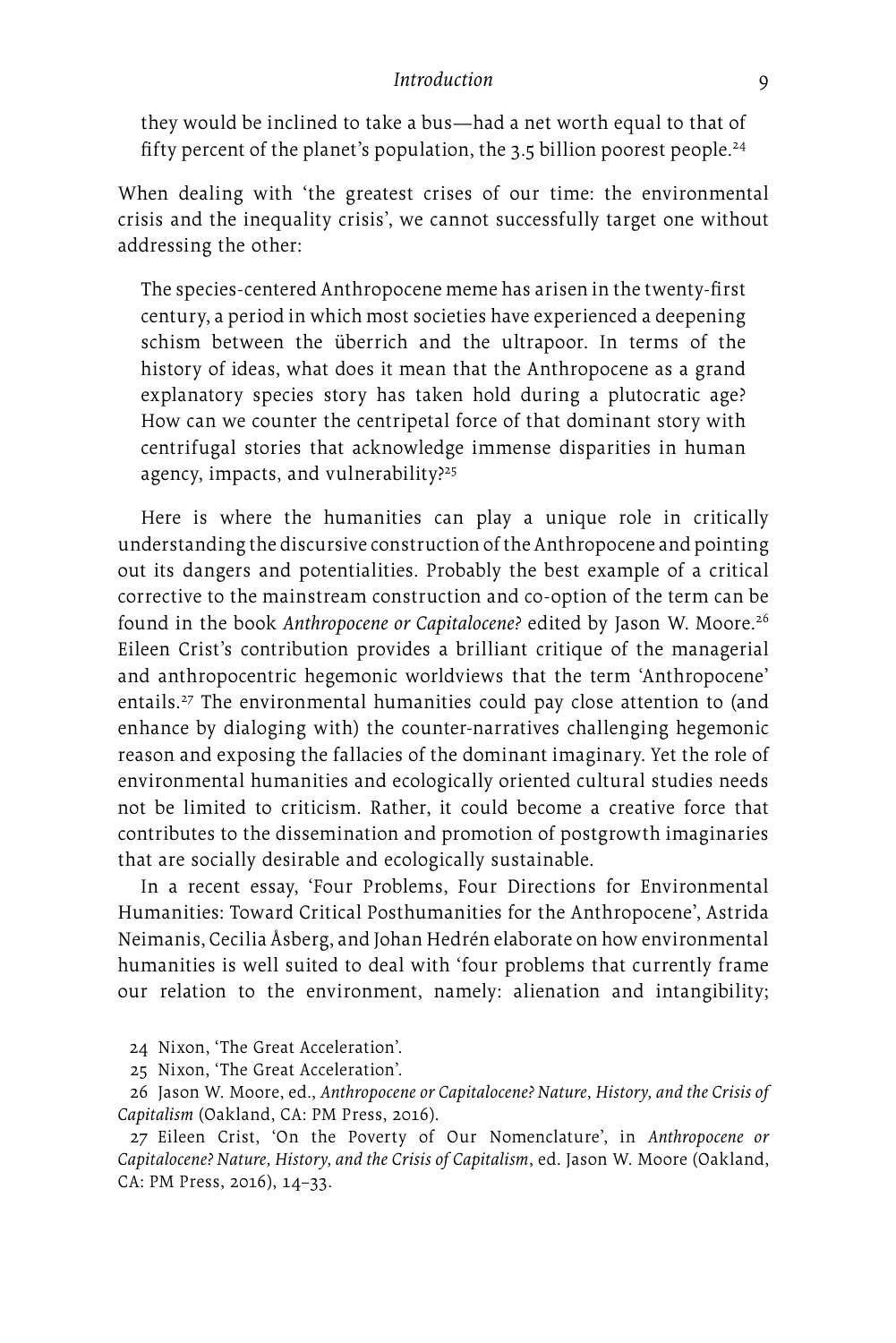the post-political situation; negative framing of environmental change; and compartmentalization of "the environment" from other spheres of concern'.28 All of these problems are central in articulating a transformative ecocritical approach to Iberian literary and cultural studies. In this light, the environmental humanities and posthumanism should be understood not merely as aiming a humanist lens at the ecological crisis, but as turning an ecological lens on the humanities as well, for the humanities have been part of the problem of theoretically separating humans from the nonhuman and culture from nature, focusing on the former at the expense of the latter. Of course, this has potentially enormous political, material, and cultural consequences, for the focus of attention influences perception and, more importantly, determines the blind spots in our observations. Thus, a transformative environmental (post)humanism entails advancing 'a different mode of thought', one that accounts for material and nonhuman agency in relation to human political and aesthetic limits and possibilities.<sup>29</sup> In short, 'the decentering of the human by its imbrications in technical, medical, informatics, and economic networks is increasingly impossible to ignore', and thus 'the nature of thought itself must change if it is to be posthumanist'.30

It seems that Spanish cultural and literary studies are either actively avoiding this debate or, worse, unable to recognize the pervasive 'hyperobjects', such as global warming, that Timothy Morton describes as being 'massively distributed in time and space relative to humans'.<sup>31</sup> In any case, I hope we start paying much greater attention to the cultural narratives that are connecting social and ecological issues. Otherwise, we will remain passive spectators in the events that will radically modify our cultural imagination in the future. Therefore, I encourage Iberian cultural scholars to participate now in the environmental humanities debate and not to shy away from breaking with rigid academic practices that prevent us from focusing on vital ecocritical issues by entwining us in often pointless and politically toothless intellectual games.

28 Astrida Neimanis, Cecilia Åsberg, and Johan Hedrén, 'Four Problems, Four Directions for Environmental Humanities: Toward Critical Posthumanities for the Anthropocene', *Ethics & Environment* 20, no. 1 (2015): 69.

29 Hannes Bergthaller et al., 'Mapping Common Ground: Ecocriticism, Environmental History, and the Environmental Humanities', *Environmental Humanities* 5 (2014): 265.

30 Cary Wolfe, *What is Posthumanism?* (Minneapolis: University of Minnesota Press, 2010), xv–xvi.

31 Timothy Morton, *Hyperobjects: Philosophy and Ecology after the End of the World* (Minneapolis: University of Minnesota Press, 2013), 1.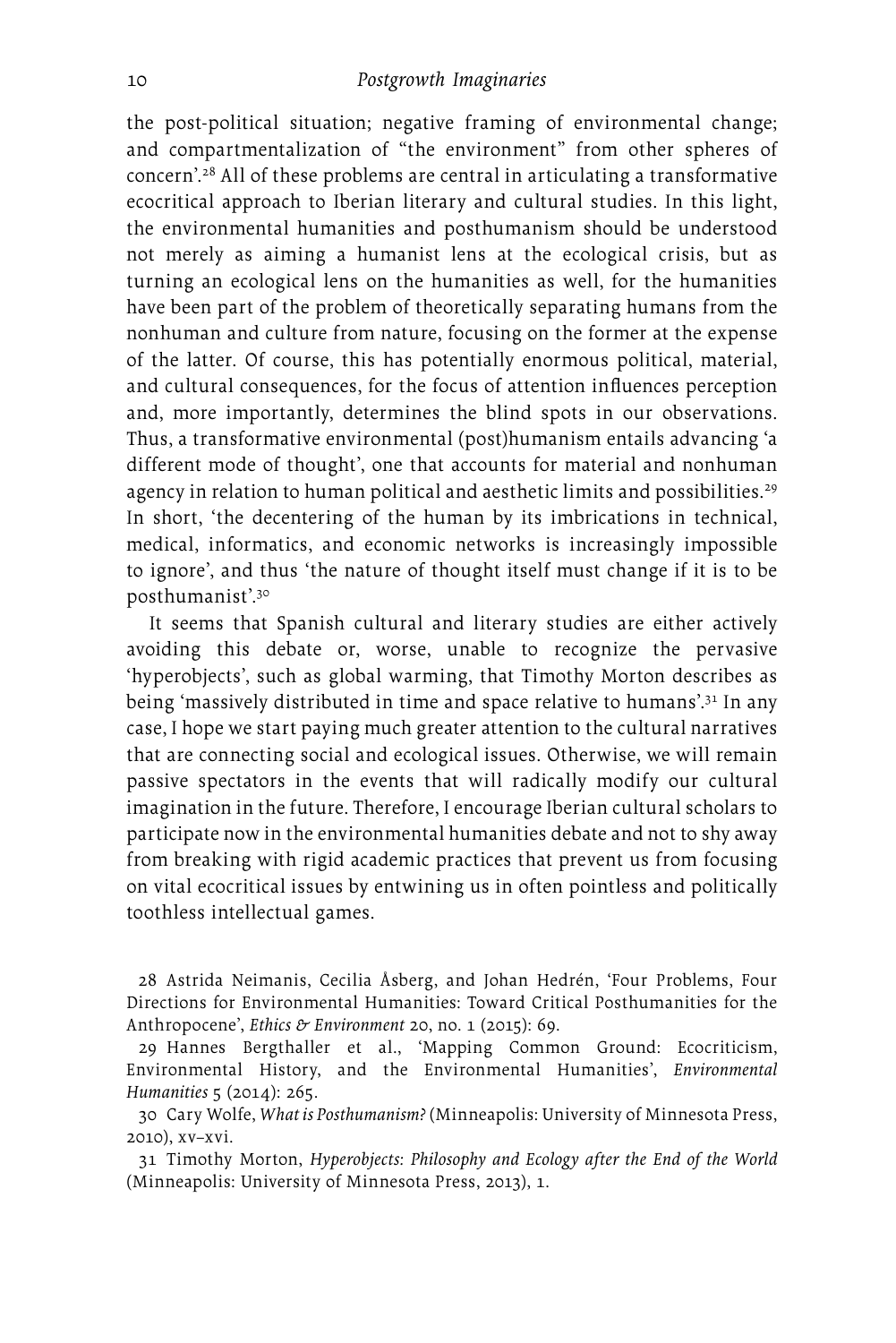### The Dominant Imaginary of Economic Growth and Its Social and Ecological Crises

The term 'imaginary', as I will use it throughout this book, was coined by Greek-French philosopher Cornelius Castoriadis referring to what he calls 'imaginary social significations'.32 For Castoriadis, all social realities are constructed according to pervasive dominant conceptions and postulates about humans and their relations to each other and the world. These conceptions influence every aspect of society. Imaginary social significations re-create meaning (and thus reproduce themselves) without necessarily considering complex social and ecological processes and changes that might bring about clear dysfunctionalities in their meaning-making capabilities. For example, neoliberal imaginaries operate by reducing social reality to certain social aspects (competing individuals trying to maximize their economic gains in the context of a capitalist market economy) or by attributing rationality only to certain human actors making non-emotional economic decisions (ignoring the fact that studies in neuropsychology have suggested that human intelligence is always emotional). These imaginaries have widespread material and semiotic consequences.

The currently dominant capitalist imaginary equates progress with constant economic development and growth and assumes that 'unlimited growth of production and of the productive forces is *in fact* the central objective of human existence'.33 Castoriadis has identified what he considers to be the four most important postulates attached to this capitalist imaginary social signification: '1) the virtual "omnipotence" of technology; 2) the "asymptotic illusion" relating to scientific knowledge; 3) the "rationality" of economic mechanisms; and 4) various assumptions about humanity and society'.34 To maintain itself, this imaginary social signification requires that no absolute limits to growth be recognized, no matter how counterintuitive that may be in the context of a finite and ecologically depleted biosphere. Nevertheless, social and ecological limitations obviously exist, and thus 'where they present themselves, have a negative value and must be transcended'.35 For Castoriadis, then, social reality constructs itself, materially and symbolically, in the image of the

<sup>32</sup> See Cornelius Castoriadis, *The Imaginary Institution of Society*, trans. Kathleen Blamey (Cambridge, MA: MIT Press, 1998).

<sup>33</sup> Cornelius Castoriadis, 'Reflections on Rationality and Development', *Thesis Eleven* 10–11 (1984–1985): 24.

<sup>34</sup> Castoriadis, 'Reflections on Rationality and Development', 29.

<sup>35</sup> Castoriadis, 'Reflections on Rationality and Development', 25.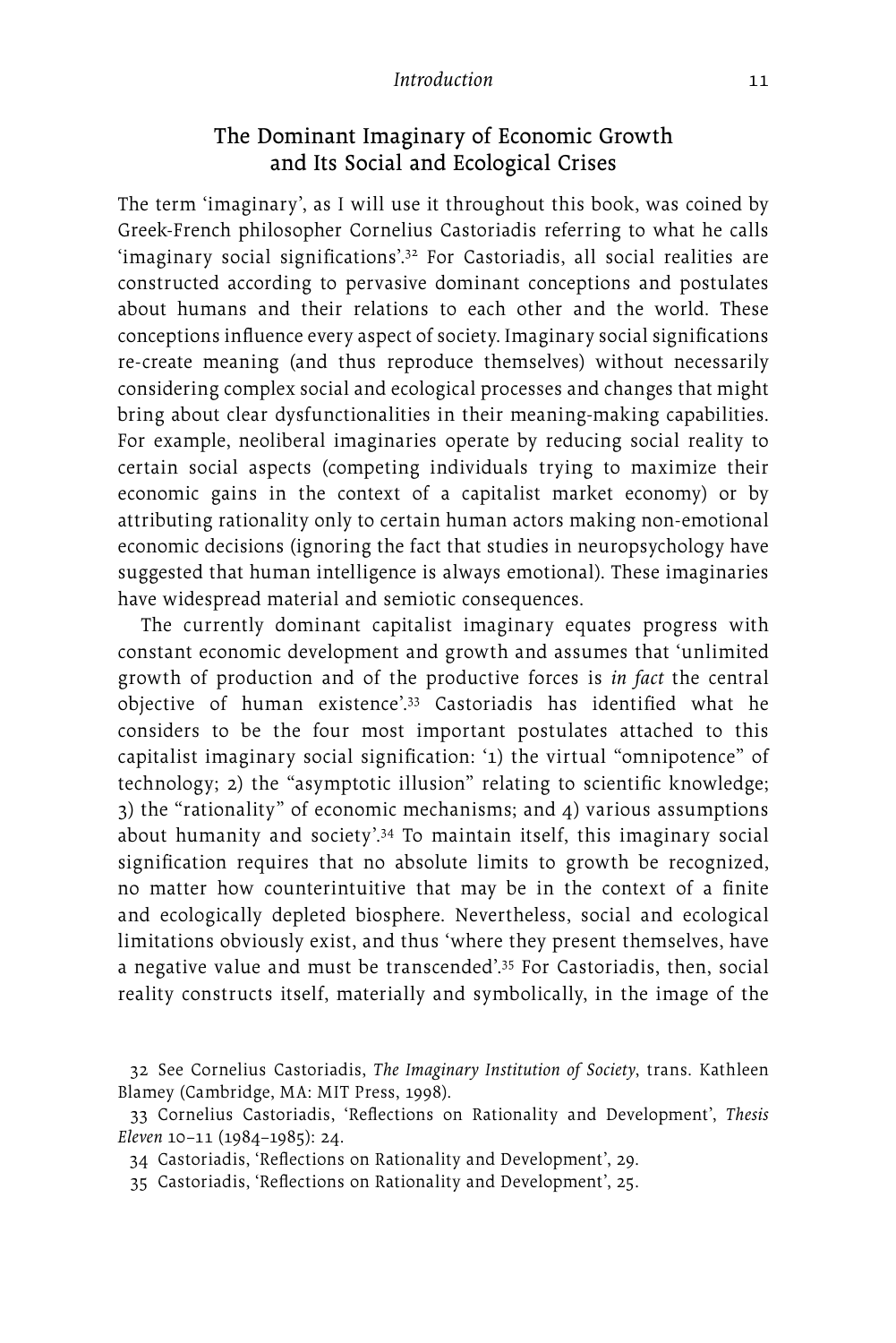dominant imaginary of the time, grossly ignoring, avoiding, dispossessing, disciplining, or even criminalizing whatever or whomever does not fit within its predetermined framework. But what happens when nonhuman agency becomes more difficult to ignore and challenges, contradicts, and ultimately makes impossible what the dominant imaginary considers to be the main goal of humanity, that is, economic growth? Or what happens, for that matter, when biophysical circumstances make global growth so socially and ecologically costly, devastating, and disrupting that its association with human progress can no longer be maintained? When that occurs—and I believe that the emerging narratives of the Anthropocene and the transgression of planetary boundaries suggest that it is already happening—it will only be a matter of time before those four postulates supporting the capitalist imaginary begin to collapse.

Complementary to Castoriadis's notion of the dominant imaginary are Antonio Gramsci's theorizations on capitalist power's dependence on 'hegemony—the engineering of consent according to the dictates of a particular group. A hegemonic project builds a "common sense" that installs the particular worldview of one group as the universal horizon of an entire society'.<sup>36</sup> Once this dominant rationality infiltrates societal institutions (educational, political, economic), cultural values, urban planning, and lifestyles, the hegemonic common sense reproduces itself as it defines the organization of society and normalizes (masks) its ideology as ahistorical and politically neutral. Challenging the hegemonic ideology becomes more difficult as it constrains thought and action outside its self-imposed limitations. A paradigmatic example is the difficulty of criticizing capitalism in academia: anti-capitalism is perceived as a radical intellectual position while supporting capitalism, an ideology that is changing the biophysical conditions that defined the Holocene and is threatening life on Earth, is considered a moderate decision! Currently, most thinkable social problems and solutions, as well as future horizons, only exist within the pre-established parameters of the hegemonic ideology, which demand that no matter the consequences, economic growth must go on. This limits the political imagination that allows societies to reinvent themselves, even in the face of imminent civilizational collapse. Prosperity without growth cannot be imagined when the hegemonic ideology is so invested in the 'grow or perish' paradigm. But what happens when the agency of the nonhuman clearly indicates that the new rules of the game in the Anthropocene are just the opposite: degrow or perish?

<sup>36</sup> Nick Srnicek and Alex Williams, *Inventing the Future: Postcapitalism and a World without Work* (London: Verso, 2015), 132.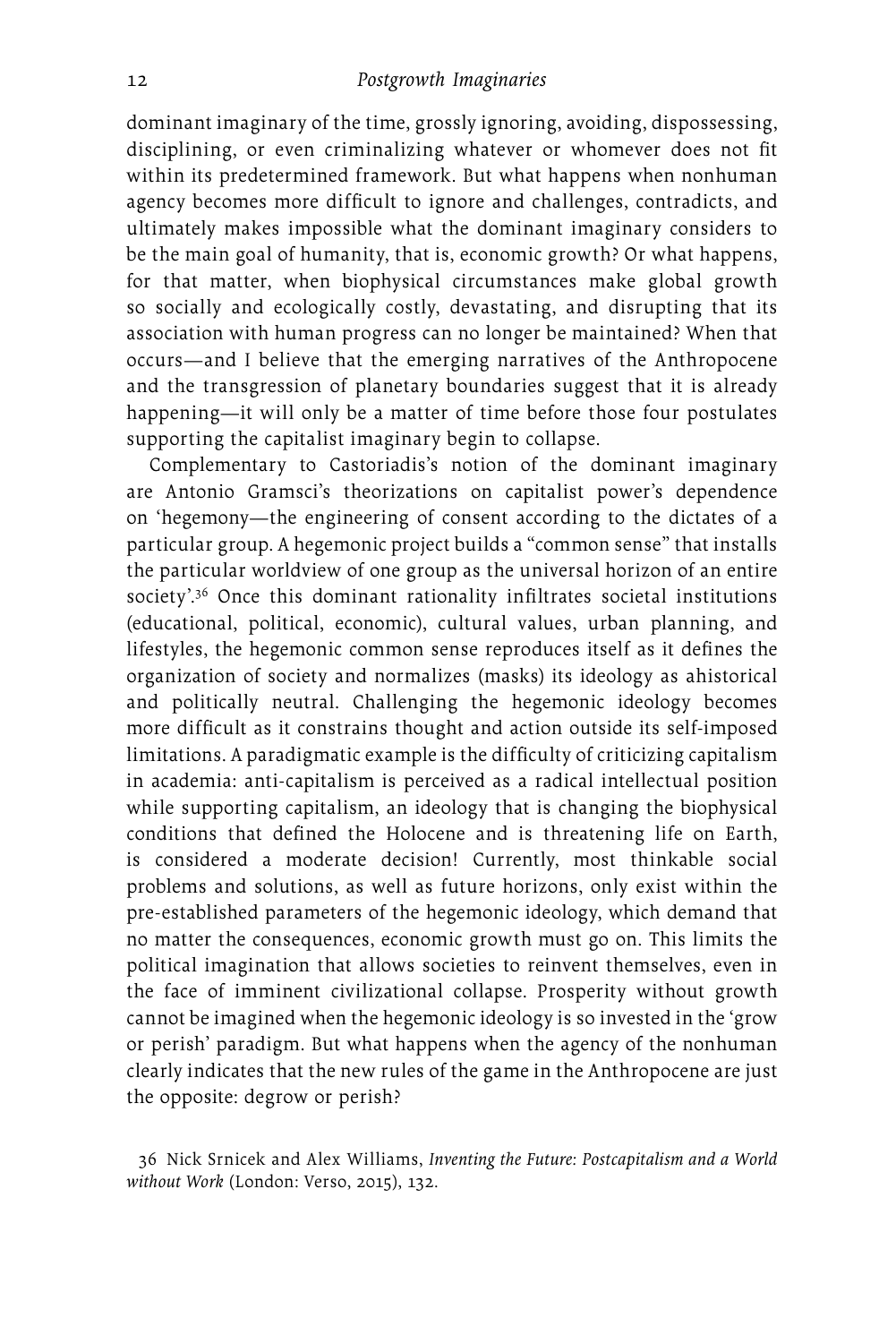The degrowth movement, largely influenced by Castoriadis's insights, is currently doing an admirable job of both exposing the ecological devastation and social corrosion brought about by the hegemonic obsession with growth and proposing new imaginaries. Degrowth, as its provocative name indicates, dares to challenge the dominant imaginary on its own terms by showing the multifarious negative consequences of the growth paradigm. Degrowth theorists, putting together Castoriadis's notion of the social imaginary and the 'anti-imperialist anthropologies in relation to mentalities', insist on the need for a 'decolonization of the imaginary'.37 Serge Latouche, one of the main promoters of this movement, asks the key question: How do we exit the dominant imaginary?<sup>38</sup> Latouche elaborates on the ways in which capitalist hegemony has colonized our mentality and considers that what is needed is nothing less than a cultural revolution that includes, following Castoriadis's lead, profound changes in our psychosocial organization—a new, emancipatory, imaginary. In other words, we are dealing with an epistemological crisis in which our modes of knowing and thinking are not only failing to help us function in the world, but also reducing the conditions necessary for the possibility of achieving a good life for most, or even our chances for survival in the future. Translating our epistemological habits into economic, quantitative, and mechanical metrics and analytical mathematical abstractions prevents us from grasping (or considering in our calculations) the relational, systemic, qualitative, and bodily properties of the world, a failure that in turn produces and aggravates economic, ecological, social, and ethical crises.39

The dominant growth imaginary is so pervasive that most people believe, despite all evidence to the contrary, that economic growth is the solution for almost all of society's ills.<sup>40</sup> This 'neoliberal fantasy' is reflected and ingrained in the dominant cultural imaginary as it is re-created, reproduced, and perpetuated over and over in media representations, institutional discourses, and daily speeches. It is the job of the environmental humanities to highlight what causes this collective inability to imagine a sustainable

37 Serge Latouche, 'Decolonization of Imaginary', in *Degrowth: A Vocabulary for a New Era*, ed. Giacomo D'Alisa, Federico Demaria, and Giorgos Kallis (New York: Routledge, 2015), 119.

38 Serge Latouche, *La apuesta por el decrecimiento. ¿Cómo salir del imaginario dominante?*, trans. Patricia Astorga (Barcelona: Icaria, 2006), 143.

39 See Jordi Pigem, *La nueva realidad. Del economicismo a la conciencia cuántica* (Barcelona: Kairós, 2013).

40 Some of the ideas elaborated in this section first appeared in, and are paraphrased from my article 'An Economy Focused Solely on Growth Is Environmentally and Socially Unsustainable' (*The Conversation*, April 7, 2015).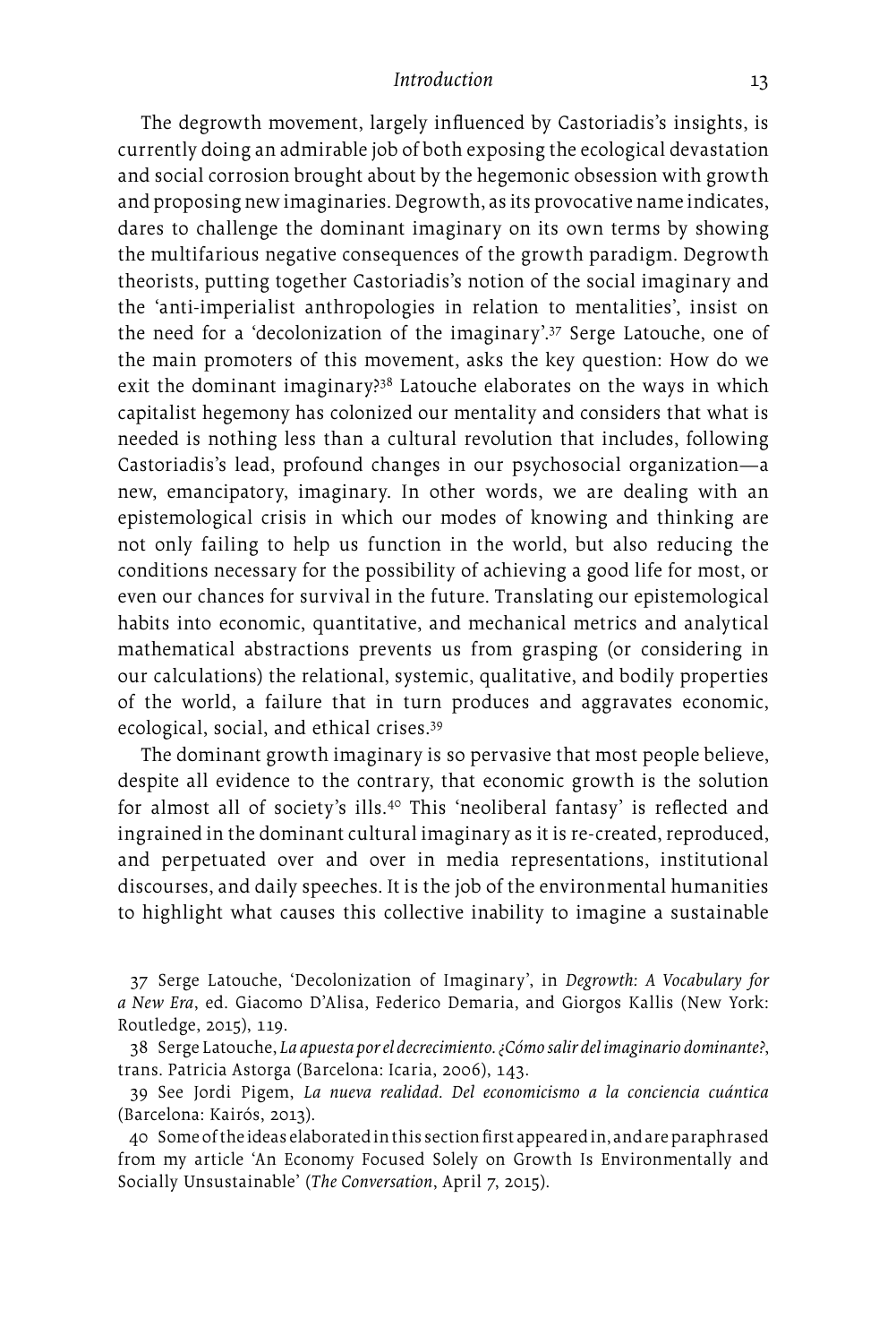future without economic growth in the Anthropocene. As social ecologists have long insisted, the problem arises from a logic that legitimizes structural social injustice and exploits both humanity and the nonhuman as mere economic resources to fuel constant economic growth in the context of a limited biosphere. By isolating human labor and depleting ecosystems, this capitalist rationality tends to destroy the source of all wealth, as Karl Marx taught us, and as today's radical ecological post-Marxist theorists are reminding us in diverse fashions (ecosocialists, ecofeminists, political ecologists). Presently, the global socioeconomic metabolism cannot grow much more, given the current ecological and energy situation, but needs instead to decrease significantly in order to become minimally sustainable: 'humanity needs to radically transform the global economy, reducing its size by at least one third—based on the conservative ecological footprint indicator, which finds that humanity is currently using the ecological capacity of 1.5 Earths'.<sup>41</sup> It has been foreseen since the 1960s that the model of economic growth, which neoliberalism would later embrace and globalize as an unquestioned faith, was doomed to run up against the biophysical limitations of the Earth. Titles such as *Limits to Growth* in the early '70s and *The Growth Illusion: How Economic Growth Enriched the Few, Impoverished the Many, and Endangered the Planet* in the early '90s have been beating the drum for decades.42 Actually, John Stuart Mill already claimed in 1848 that a future economic tendency towards a stationary state would be both inevitable and desirable.43

Today it should be clear that there are many links between our society's addiction to economic growth, the disturbing ecological crisis, the rapid rise of social inequality, and the current decline in the quality of democracy. Spain is a valuable paradigm for exploring these interwoven issues playing out after 2008. Too often these issues tend to be explored as disconnected topics and misinterpreted or manipulated to match ideological preconceptions and prejudices. The fact is that they are deeply interconnected processes. Studies in the social sciences consistently show that in rich countries, greater economic growth does very little or nothing at all to enhance social

41 Erik Assadourian, 'The Path to Degrowth in Overdeveloped Countries', in *Worldwatch Institute, State of the World 2012: Moving Toward Sustainable Prosperity*, ed. Linda Starke (Washington, DC: Island Press, 2012), 24.

42 Donella Meadows et al., *The Limits to Growth* (New York: Universe Books, 1972); Richard Douthwaite, *The Growth Illusion: How Economic Growth Enriched the Few, Impoverished the Many, and Endangered the Planet* (Bideford: Green Books; Dublin: Lilliput Press, 1992).

43 John Stuart Mill, *Principles of Political Economy* (Salt Lake City, UT: Project Gutenberg, 2009).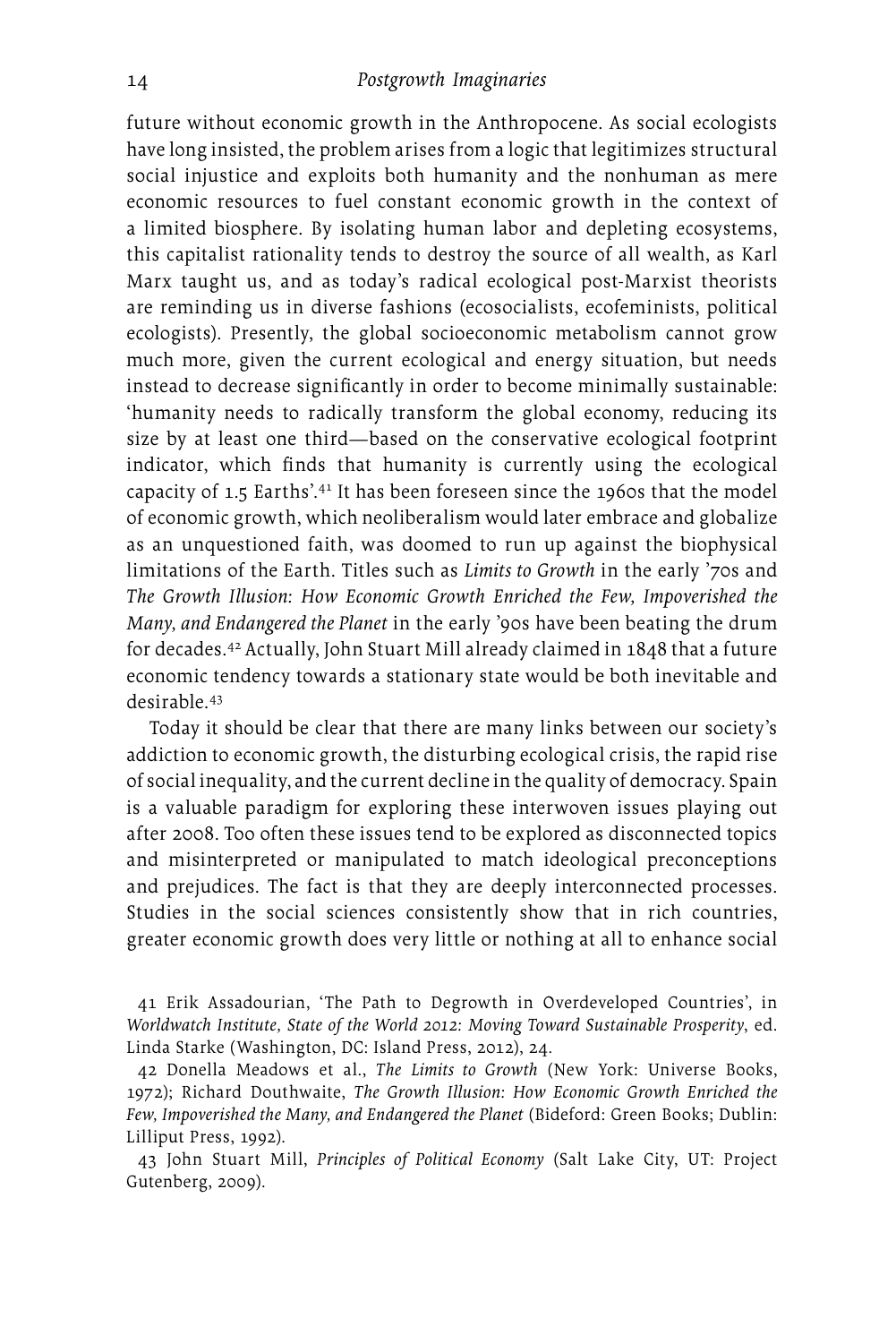well-being. On the contrary, reducing income inequality is the most effective way to resolve social problems such as violence, criminality, incarceration rates, obesity, and mental illness, as well as improving children's educational performance, overall life expectancy, social trust, and social mobility.44 Comparative studies in epidemiology have found that societies that are more equal do much better in all the aforementioned areas than ones that are more unequal, independent of their GDP.45 The focus of a successful social policy, therefore, should be to reduce inequality, not to grow GDP for its own sake. French economist Thomas Piketty, in his recent book *Capital in the Twenty-First Century*, has assembled extensive data that show how unchecked capitalism historically tends to increase inequality and undermine democratic practices, especially when the economy is shrinking—and in a limited biosphere, the economy can never grow indefinitely.46

If we consider the findings from the social and ecological sciences as a whole, a consistent picture emerges: constant economic growth is a biophysical impossibility in a limited biosphere, and the faster the global economy grows, the faster the living systems of the planet collapse. In addition, under neoliberal rules, this growth increases inequality and undermines democracy, multiplying the number of social problems that erode human communities and their quality of life. In a nutshell, we have created a dysfunctional economic system that, when it works according to its self-imposed mandate of increasing the pace of production and consumption, destroys the ecological systems upon which it depends; on the other hand, when the economic system fails to maintain that pace, it becomes socially unsustainable. In a game with these rules, there is no way to win!

To break this spiral of socioecological disaster, as I will show in the following chapters focused on post-2008 Spain, a new common sense needs to emerge: a postgrowth, decolonial, ecofeminist, posthumanist, and postcapitalist imaginary. This task, while not easy, is one to which the environmental humanities is well prepared to contribute. The ecological sciences are already doing their part by recording the disturbing anthropogenic environmental transformations occurring on a global scale. Environmental social scientists are doing their part too, by pointing out that the disproportionate socioeconomic activity that is

<sup>44</sup> Richard Wilkinson and Kate Pickett, *The Spirit Level: Why Greater Equality Makes Societies Stronger* (New York: Bloomsbury Press, 2010), 3–45.

<sup>45</sup> Wilkinson and Pickett, *The Spirit Level*, 46–169.

<sup>46</sup> Thomas Piketty, *Capital in the Twenty-First Century*, trans. Arthur Goldhammer (Cambridge, MA: Belknap Press, 2014).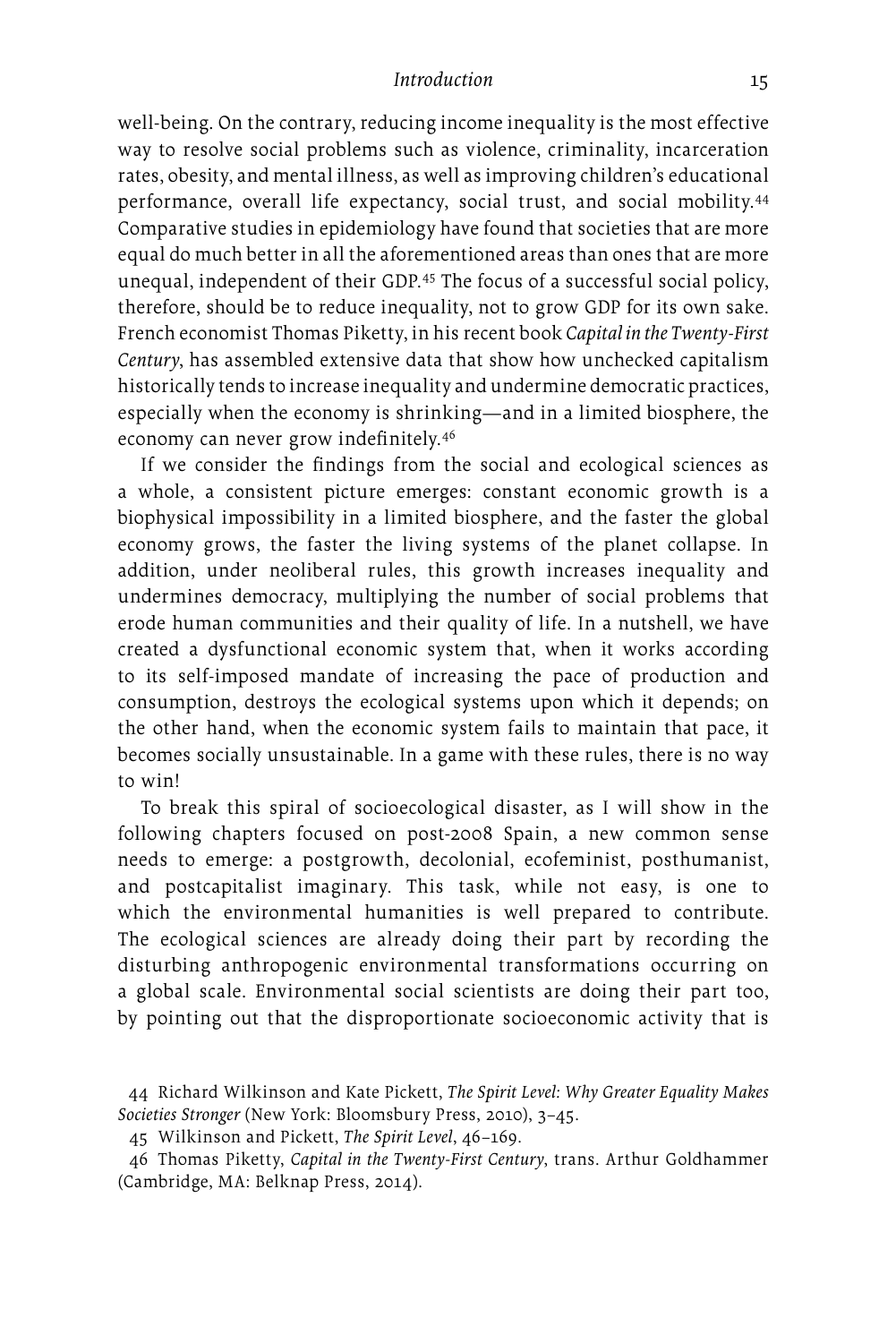disrupting the biogeochemical flows and cycles of the Earth system is associated with the evolution of a historically specific system of social reproduction and colonization, namely, capitalism. Now it is time for the environmental humanities to do its part and bring culture and its colorful palette into the picture. This will require a revealing investigation of the stories, narratives, and practices that support the pervasive 'neoliberal fantasies' of the dominant cultural imaginary that prevents us from thinking beyond growth (and beyond capitalism). It will also require further investigation into the ways in which neoliberalism remodels subjectivity (*à la* Foucault) and impedes the countless victims of its logic (the so-called '99 percent') from thinking and acting outside of that logic. Lauren Berlant eloquently explains that 'cruel optimism is the condition of maintaining an attachment to a significantly problematic object' or 'a relation of attachment to compromised conditions of possibility whose realization is discovered either to be impossible, sheer fantasy, or *too* possible, and toxic'.47 Environmental humanities can provide insights into how dominant post-2008 Spanish cultural narratives of the crisis harbor and how counterhegemonic narratives and practices challenge—a cruel optimism that embraces, desires, and celebrates economic growth even though the neoliberal promises attached to such growth are never fulfilled and the side effects are more and more socially corrosive and ecologically damaging.

As an imaginative exercise in escaping the logic of the dominant 'neoliberal fantasies' and their cruel optimism, let us assume that we all agree on some basic facts: first, that the biosphere contains and supports the living systems of the planet; second, that humans are one of the many species embedded in the biosphere and dependent upon its proper functioning; and, third, that an economic system is (or should be) a tool that humans deploy to organize their societies in a functional way. Based on these facts, the economy is a subsystem of the ecology, not the other way around. Mainstream economic models become dysfunctional because they start from the premise that societies and ecosystems must adapt to the market economy. If we begin to organize our priorities according to biophysical realities rather than market-oriented mandates, it quickly becomes clear that our dominant economic system is absurd and functionally obsolete, for it destroys the very ecosystems that are the source of its wealth. Our liberation lies in rejecting the cruel optimism promoted by neoliberal fictions and relinquishing the pursuit of economic growth. The goal of a desirable economic culture is to serve the well-being of

47 Berlant, *Cruel Optimism*, 24.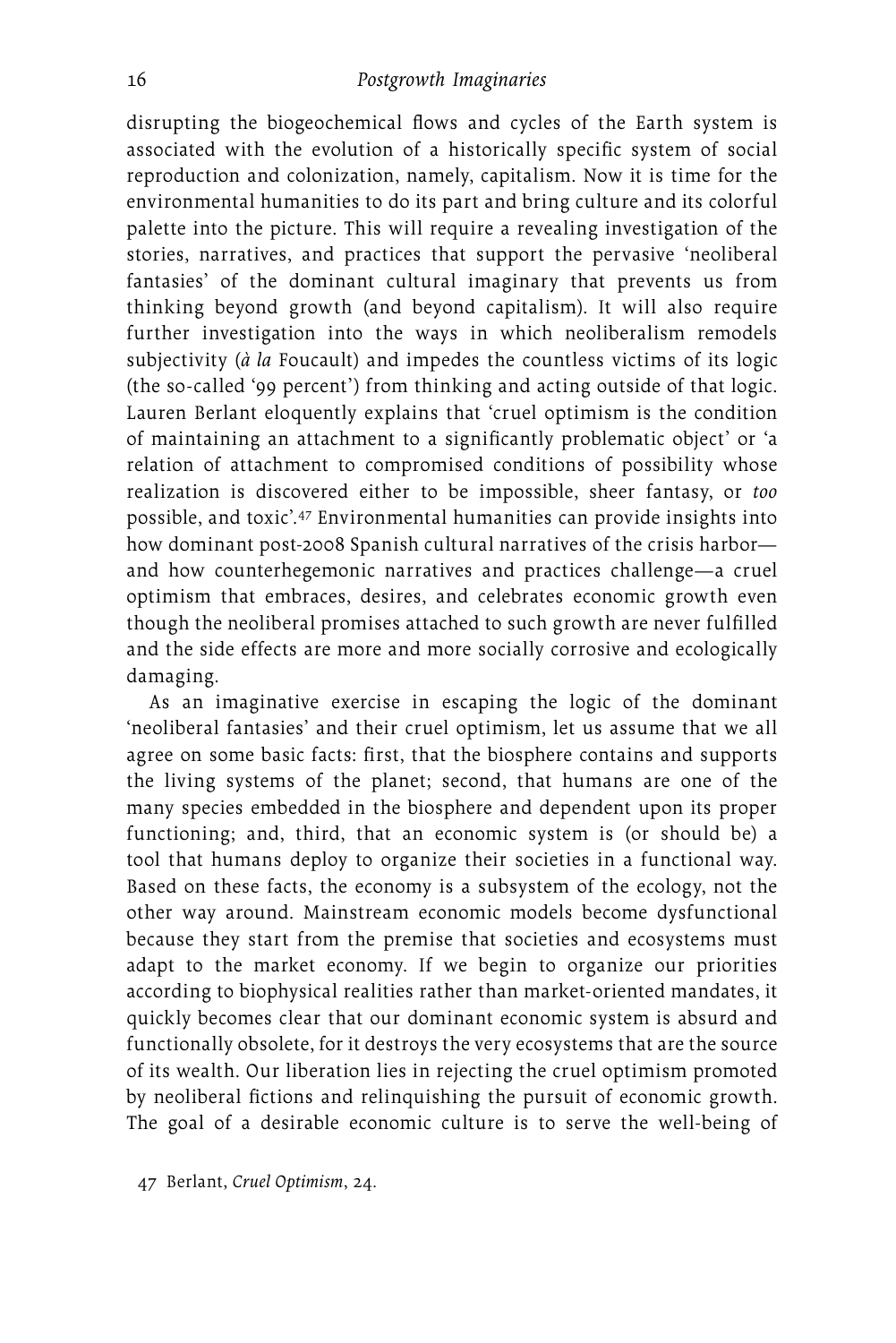communities and ecosystems, not to accumulate capital. Of course, in order to be effective in influencing and modifying the dominant imaginaries we must trigger a collective and massive mobilization, and it must occur at a transnational scale, given that neoliberal fantasies and their cruel optimism are the current globalizing hegemonic ideology.

Once we acknowledge the biophysical and social limits of growth, the next step is to embrace ecological economics (as opposed to neoclassical and neoliberal economics) as the appropriate tool for achieving our new goals. We do not need to start from scratch, for there is already a substantial literature on the topic, and numerous activists, social movements, and researchers are advancing theories and embracing practices on degrowth, postdevelopment, postextractivism, postgrowth, prosperity without growth, steady-state economics, new economics, feminist economics, economics for the common good, and so on. These scholars and activists explore and analyze diverse policies and practices which aim to reduce superfluous consumption of energy and materials while creating more just, livable, and sustainable communities for everyone.

Unfortunately, these narratives and practices are far from being widely circulated in our daily conversations and media outlets. 'The stories we live by' are very different from the postgrowth narratives and, for the most part, are based on ideologies, metaphors, and frames that promote progress narrowly defined as economic growth and capitalist development. These stories entail 'cognitive structures which influence how people think, talk and act' and 'they are implicated in injustice and environmental destruction'.48 Arran Stibbe argues that:

underneath common ways of writing and speaking in industrial societies are stories about unlimited economic growth as being not just possible but the goal of society, of the accumulation of unnecessary goods as a path towards self-improvement, of progress and success defined narrowly in terms of technological innovation and profit, and of nature as something separate from humans, a mere stock of resources to be exploited.49

These narratives are blind to the biophysical realities of a finite biosphere and oblivious to the inextricable human dependence on ecological systems. Addressing these blind spots entails envisioning radically different cultural narratives and embracing different practices embedded in new imaginaries

<sup>48</sup> Arran Stibbe, *Ecolinguistics: Language, Ecology, and the Stories We Live By* (New York: Routledge, 2015), 10, 5.

<sup>49</sup> Stibbe, *Ecolinguistics*, 3.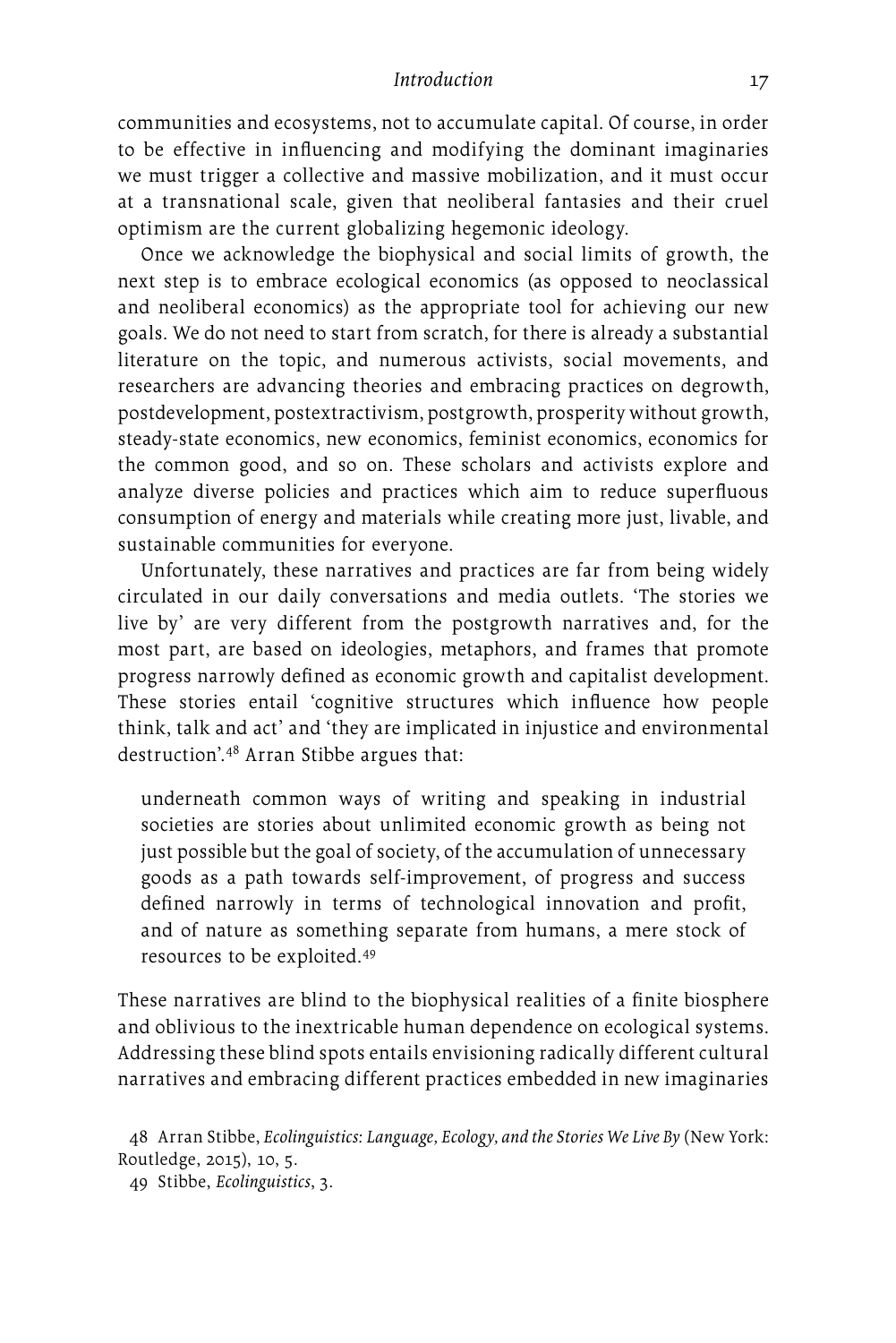more appropriate and functional in the current social and ecological context.

Given that global ecological and social problems are increasingly difficult to ignore, many mainstream sectors are now ready to recognize them, but in order to solve them,

turn to technological fixes or market mechanisms of one sort or another. In this respect, there is a certain continuity of thought between those who deny the climate change problem altogether, and those who, while acknowledging the severity of the problem at one level, nevertheless deny that it requires a revolution in our social system.50

This new kind of denial insists on claiming that the solution to sustainability problems caused by excessive growth and superfluous consumerism can be solved by adopting a different pattern of growth. According to this argument, the solution to the unsustainability of growth lies in embracing green growth (again and again we see the inability to abandon the growth paradigm and imagine a desirable future beyond growth). The green growth paradigm claims that the economy can be dematerialized by decoupling economic growth from ecological degradation and teaching the markets to internalize environmental and social externalities. However, reality indicates that this is nothing but wishful thinking because capitalism never proceeds in this fashion; instead it constantly externalizes new costs to increase profit margins.

Under a growth-oriented regime, technology is not going to compensate for the market's environmental miscalculations. On the contrary, the use of new technology to promote growth is making the present situation much worse by increasing the speed of resource extraction and ecological depletion. Technology can only be socially and environmentally benign if it is embedded in a system that prioritizes social and ecological well-being over capital accumulation and is therefore motivated to generate what Ivan Illich calls 'convivial tools', as opposed to centralized, complex technologies for spurring growth. $51$  Technology, as science and technology studies demonstrate, is not something neutral that emerges in a vacuum but a tool influencing and being influenced by the dominant economic culture in which it emerges. More sophisticated technology, under the current socioeconomic system, provides more capable and efficient means for exploiting and destroying our already overstressed planet. Under a market economy

<sup>50</sup> Foster, Clark, and York, *The Ecological Rift*, 427.

<sup>51</sup> Ivan Illich, *Tools of Conviviality* (Glasgow: Collins, 1975).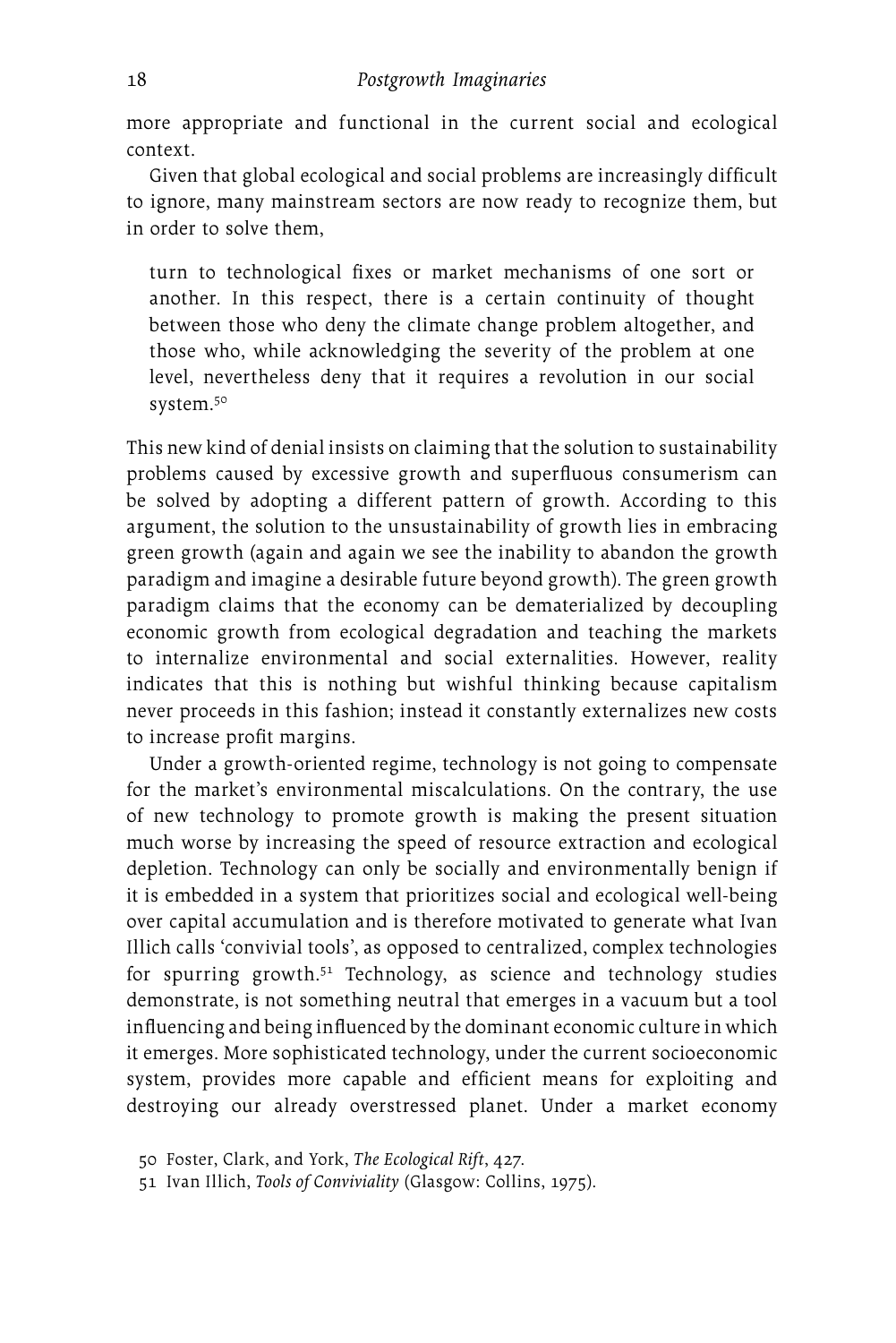devoted to growth, the gains in efficiency facilitated by new technology are historically reinvested to spur more growth and therefore end up promoting an overall increase in resource consumption rather than reducing it (a process known as the Jevons paradox or rebound effect). Samuel Alexander compellingly explains how the frequent techno-optimism displayed by the supporters of green capitalism, sustainable development, green growth, and ecological modernization is based not on empirical evidence but their own inability to '[confront] cultural and economic fundamentals' associated with economic growth, neoliberal rationality, and consumerist lifestyles. Such techno-optimism is 'a wholly inadequate response to the crises facing humanity'.52

The Paris Agreement on climate change signed in December 2015 likewise subscribes to the narrative of green growth, market faith, and techno-optimism. Its celebrated ability to achieve a global consensus only underlines the fact that it is based on the hegemonic ideology. The main problem with the Paris Agreement is not that it is vastly insufficient—which it is—to turn the tide of dramatic climate change, but that it is unwilling to target the root causes of the problem. The agreement assumes, and hopes, that growth and neoliberal globalization will continue, and relies on the development of technologies that are nonexistent today. It does not question, but rather embraces, the globalization of consumerism, the continuation of massive long-distance trade, and the systemic addiction to growth. In this regard, the Paris Agreement is supported by the kind of denial mentioned above. Once more, the incapacity to imagine a future with no growth is evident.

Even if a miraculous eco-efficient version of capitalist development could be universalized (which cannot happen today, because the ecological services of several planets would be required if all regions of the planet were to develop), it would most likely not be socially desirable, for so-called sustainable development has often 'failed to identify the historical and structural roots of poverty, hunger, unsustainability and inequity. These include: centralization of state power, capitalist monopolies, colonialism, racism and patriarchy. Without diagnosing who or what is responsible, it is inevitable that any proposed solutions will not be transformative enough'.<sup>53</sup> Put otherwise, sustainable development can never be sustained because

52 Samuel Alexander, 'A Critique to Techno-Optimism: Efficiency without Sufficiency Is Lost' (Postcarbon Pathways Working Paper Series, Melbourne Sustainable Society Institute, Melbourne, 2014), 13–14.

53 Ashish Kothari, Federico Demaria, and Alberto Acosta, 'Sustainable Development Is Failing But There Are Alternatives to Capitalism', *The Guardian*, July 21, 2015.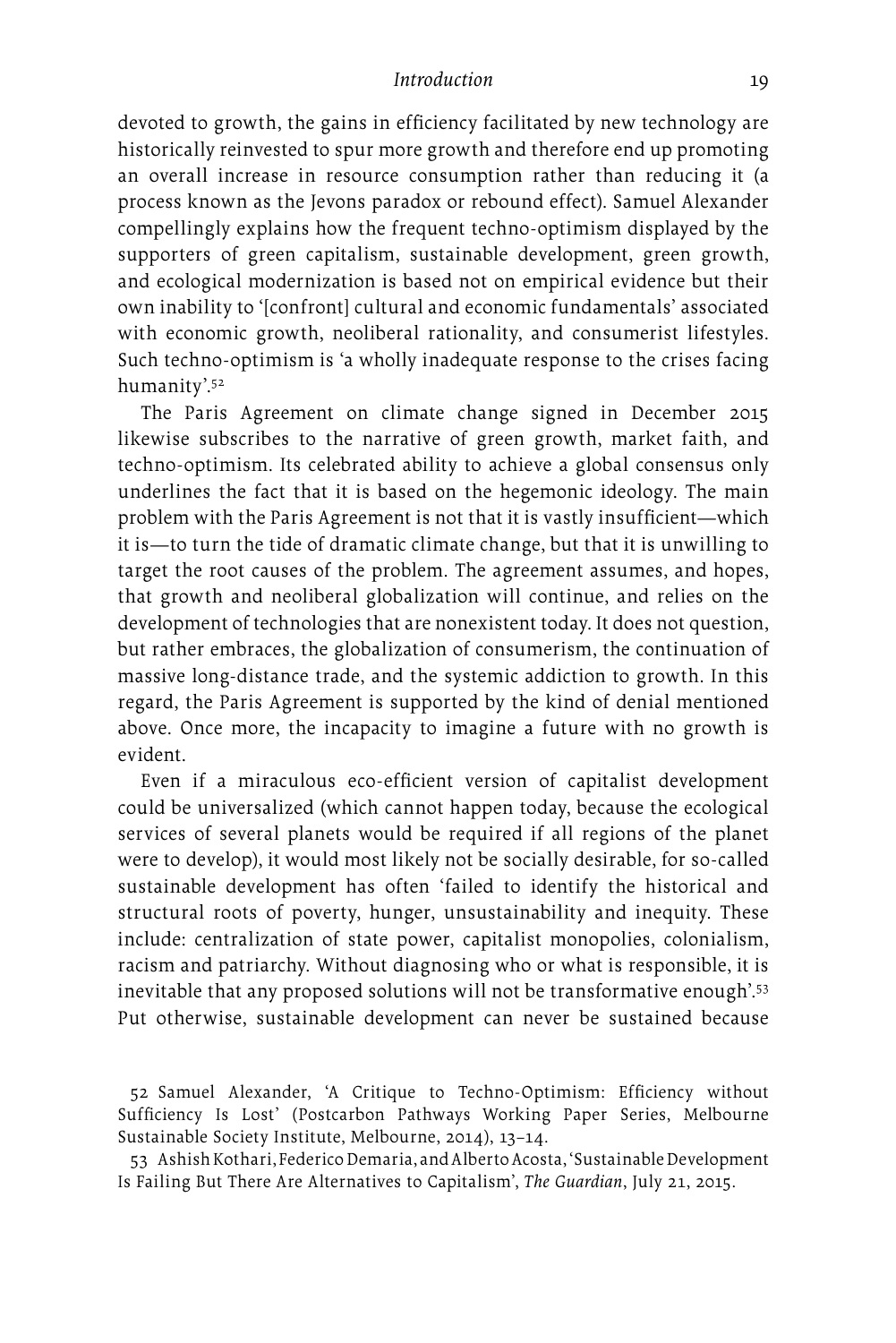of its insistence on defining development in terms of constant economic growth and capital accumulation.

In fact, the mainstream celebration of sustainable development in recent decades coincides with a rise in neoliberal rationality, a massive increase in social inequality, and an unprecedented acceleration of ecological destruction on a global scale. The discourse of sustainable development, suspiciously, matches very well the apolitical and technocratic sensibilities brought about by the neoliberal project and 'is a manifestation of a broader process of depoliticization of public debate in liberal democracies, whereby politics have been reduced to the search for technocratic solutions to pre-framed problems instead of a genuinely antagonistic struggle between alternative visions'.54 In *Undoing the Demos: Neoliberalism's Stealth Revolution* (2015), Wendy Brown argues that in a process that began three decades ago, 'neoliberalism, a peculiar form of reason that configures all aspects of existence in economic terms, is quietly undoing basic elements of democracy. These elements include vocabularies, principles of justice, political cultures, habits of citizenship, practices of rule, and above all, *democratic imaginaries*'.55 Thus, economic growth is not the panacea for all social problems. Rather, the addiction to economic growth under the dictates of neoliberal globalization may be at the root of most social and environmental problems, including, as pointed out by Brown, the erosion of democratic practices and imaginaries. Indeed, the very model of neoliberal globalization is deleterious in a double sense, semiotically and biophysically, for it is destroying both our democratic imaginaries and the possibility of our biological survival. I believe that our best chance of maintaining an inhabitable planet where we can collectively envision a good life (and democratically decide what that entails) lies in conceiving of and enacting radically different postgrowth cultural imaginaries able to open the floor to new political possibilities. This will require overcoming the cruel optimism inherent in the current crisis of political imagination fostered by our toxic epistemological, material, and affective attachment to economic growth.

55 Wendy Brown, *Undoing the Demos: Neoliberalism's Stealth Revolution* (New York: Zone Books, 2015), 17; my emphasis.

<sup>54</sup> Giacomo D'Alisa, Federico Demaria, and Giorgos Kallis, eds., *Degrowth: A Vocabulary for a New Era* (New York: Routledge, 2015), 9.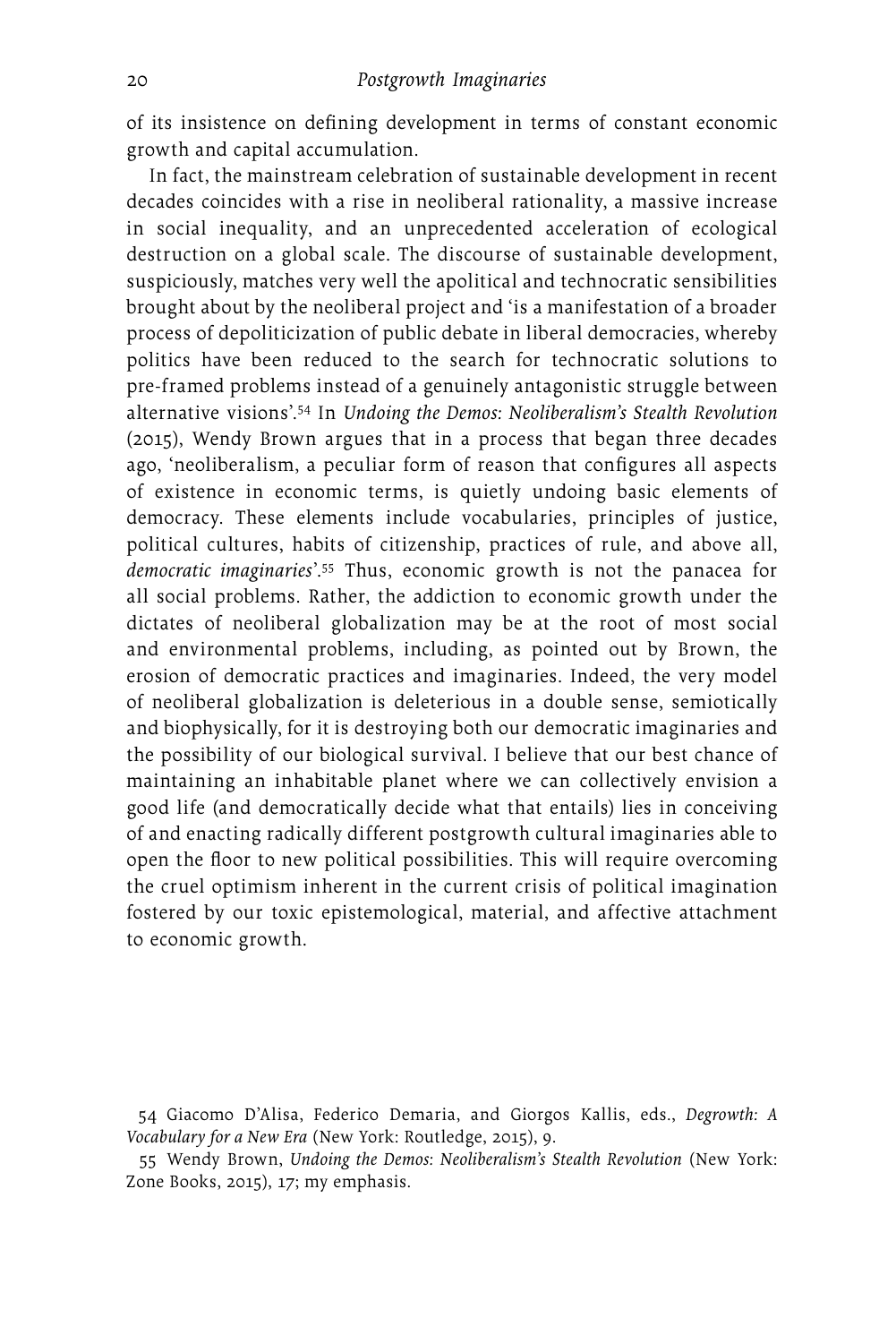## Environmental Cultural Studies: Challenging Neoliberal Fantasies to Overcome the Crisis of Political Imagination

We could interpret the ongoing global imposition of neoliberal rationality (and its crises) as the historical moment in which the dominant imaginary of economic growth has completed a planetary 'colonization of everyday life', to use Henri Lefebvre's words.<sup>56</sup> It is clear that neoliberalism presents itself in different ways and intersects with diverse cultures, discourses, and political traditions. However, the pervasive epistemological colonization of neoliberalism is overarching and all-encompassing as it 'transmogrifies every human domain and endeavor, along with humans themselves, according to a specific image of the economic'.57 Wendy Brown, building on Foucault's *Birth of Biopolitics* lectures, compellingly explains how neoliberalism remakes humans as 'self-investing human capital' and repurposes nation states as corporation-like facilitators of economic growth and global competitiveness. This gross reduction of human existence and political governance to economic metrics entails 'enormous consequences for democratic institutions, cultures, and imaginaries', including the disappearance of politics beyond neoliberal economic policy and therefore of any meaningful democratic practice.<sup>58</sup>

The most notorious neoliberal paradox is the repurposing of the state as a growth factory in order to 'serve and facilitate an economy it is not supposed to touch'.59 In other words, while neoliberal thinkers claim that they demand a non-interferential state to let the supposed rational mechanisms of the market work undisturbed, in practice neoliberalism 'requires a very large state to support and protect its preconditions of being'.<sup>60</sup> Neoliberal policies do not shrink the state but repurpose its functions and goals in very disturbing ways; instead of protecting its citizens, the state becomes a facilitator of economic growth and market competition that disregards the associated socioecological costs generated by such economic competition. Hobbes's legitimization of the political authority of a sovereign government was intended to avoid the war of all against all that he associated with the state of nature, in which the reckless competition of self-interested individuals would make human life 'solitary, poor, nasty, brutish, and

56 Henri Lefebvre, *Critique of Everyday Life, Vol. 3: From Modernity to Modernism*, trans. Gregory Elliott (London: Verso, 2008).

60 William E. Connolly, *The Fragility of Things: Self-Organizing Processes, Neoliberal Fantasies, and Democratic Activism* (Durham, NC: Duke University Press, 2013), 7.

<sup>57</sup> Brown, *Undoing the Demos*, 10.

<sup>58</sup> Brown, *Undoing the Demos*, 35.

<sup>59</sup> Brown, *Undoing the Demos*, 40.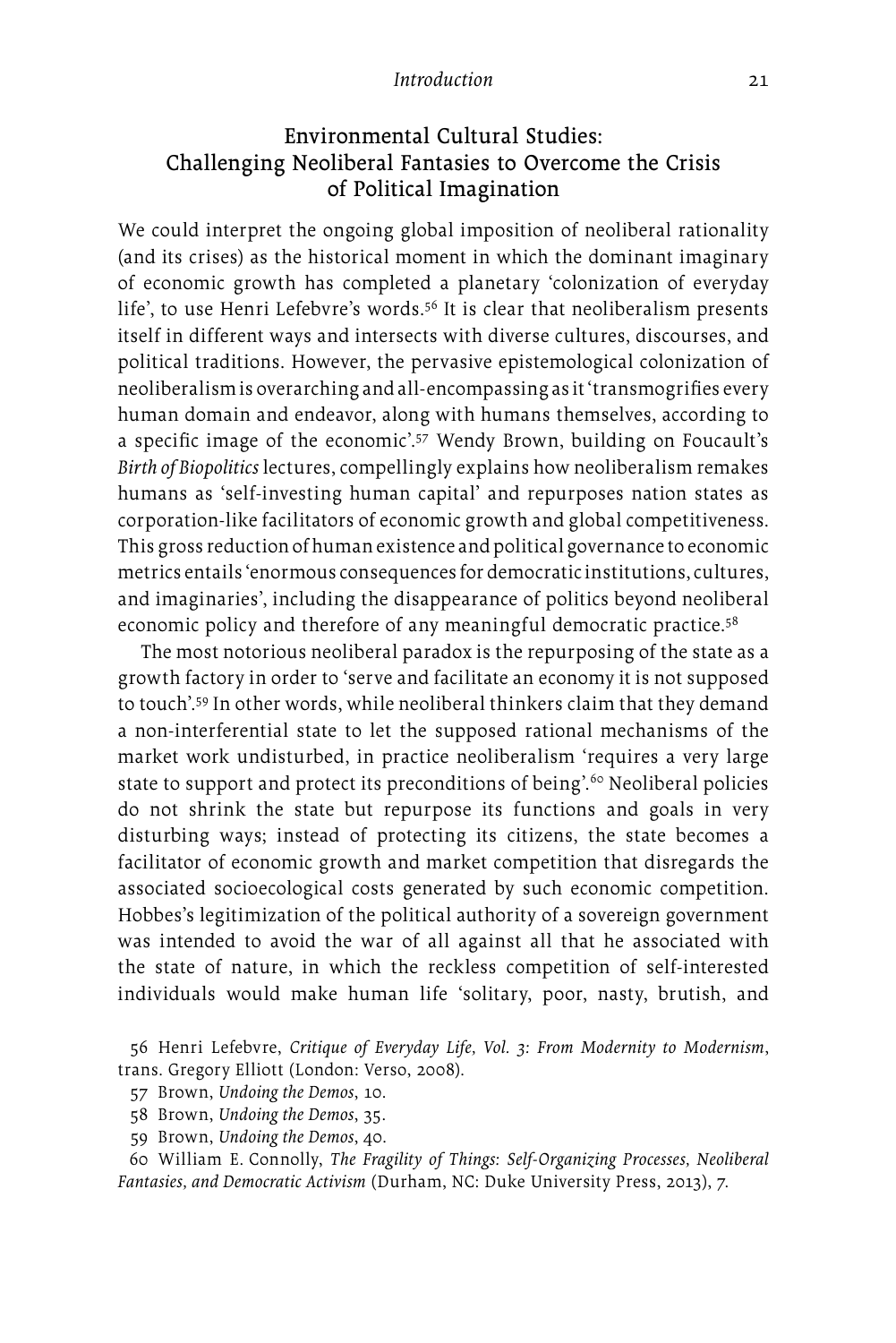short'. Discounting Hobbes's essentialist and pessimistic conception of human nature, he would probably be horrified to witness the way in which neoliberal states have become the preferred place for the fearsome, nasty, and brutish competition of all solitary individuals for survival in the now-naturalized market environment. In fact, as Mick Smith compellingly argues, the very notion of sovereign political power itself is indebted to a metaphysical division between society and nature as well as the assumption of human exceptionalism and its sovereign dominion over the natural world. Smith urges us to challenge all the current proliferations of ecological sovereignty ingrained in mainstream environmentalism because 'what we need are plural ways to imagine a world without sovereign power, without human dominion'.<sup>61</sup>

It is important to resist neoliberal sovereign power and its perverse biopolitics. Under such rules, the fruits of the community are privatized while the responsibility for the social or ecological mess generated by neoliberal bottom-up wealth redistribution is not recognized by the state and therefore is transferred to dispossessed individuals. William Connolly has highlighted the intensified fragility of the current order brought about by the expansion of neoliberal capitalism and its acceleration of culture-nature imbrications. This fragility is marked by the 'growing gaps and dislocations between the demands neoliberalism makes upon several human activities and nonhuman fields and the capacities of both to meet them'.<sup>62</sup> There are many 'neoliberal fantasies' ingrained in a discourse that promises prosperity and freedom while implementing policies that undermine the social and ecological conditions necessary for such possibilities. But the most limiting fantasy of all may be the one that has to do with innovation and creativity.<sup>63</sup>

Neoliberalism continually celebrates innovation, creativity, imagination, flexibility, and spontaneity while restricting the uses to which they may be put to the sole purpose of economic growth and financial engineering. As such, neoliberal ideology '*inflates the self-organizing power of markets by implicitly deflating the self-organizing powers and creativity of all other systems*'.64 Human and nonhuman systems, whose creative powers are deflated and constrained, become subordinated to what is touted as the creativity of the markets. Under this perverse logic, any creative energy that cannot be harnessed

62 Connolly, *The Fragility of Things*, 10.

63 See Luis I. Prádanos, 'Teaching Limits to Enhance Creativity: The Pedagogy of Degrowth', Academe Blog, August 10, 2017.

64 Connolly, *The Fragility of Things*, 31; emphasis original.

<sup>61</sup> Mick Smith, *Against Ecological Sovereignty: Ethics, Biopolitics, and Saving the Natural World* (Minneapolis: University of Minnesota Press, 2011), 220.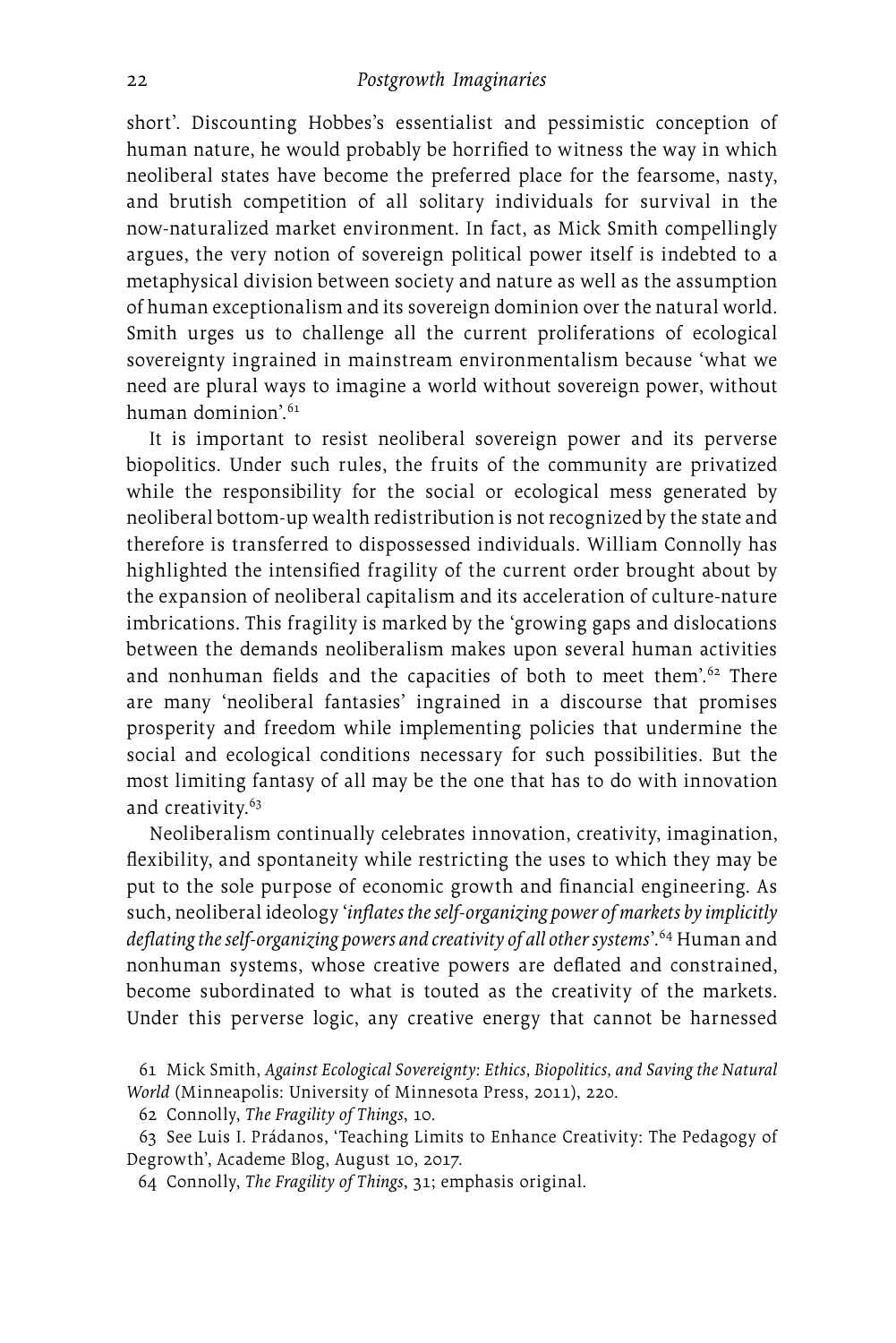by the markets becomes irrelevant at best and is liable to be entirely deactivated. As a consequence, most of the creative energy in our society is channeled into the creation of different ways of stimulating economic growth (rather than, say, building healthier, happier, and more sustainable communities). All human ingenuity, creativity, and innovation is employed to feed the growing machine that, as it grows bigger, prevents creativity from flourishing and thriving outside its own economic domain. In other words, real creativity that dares to think outside of the growth paradigm is not perceived as such (unless it can be appropriated by capitalist enterprises), but rather infantilized, delegitimized, disqualified, and disciplined for being unrealistic, naive, populist, utopic, backwards, unsafe, exotic, improperly academic, and so on. The dominant cultural imaginary of economic growth and its neoliberal reason reserves for itself the role of the sole source of all cultural authority and knowledge production (a reality that has been very well studied by Luis Moreno-Caballud in relation to contemporary Spanish culture).<sup>65</sup>

As neoliberal logic colonizes social institutions, infiltrates the habits of everyday life, and even infects vocabularies, it becomes more and more difficult to think outside of its self-imposed epistemological limitations. The Foucauldian usage of the word *dispositif* or 'apparatus', as brilliantly elaborated by Giorgio Agamben, gets to the heart of the matter. An apparatus is 'a machine that produces subjectifications, and only as such is it also a machine of governance'.66 Agamben observes that the neoliberal phase of capitalism is defined by 'a massive accumulation and proliferation of apparatuses … Today there is not even a single instant in which the life of individuals is not modeled, contaminated, or controlled by some apparatus'.<sup>67</sup> Once these apparatuses impose the rules and norms of the neoliberal project, these norms—and the fantasies they entail—become internalized by individuals and ingrained in their reasoning and construction of meaning, determining their habits, emotions, feelings, identities, beliefs, and expectations, and framing their worldviews. This normativity is eventually perceived as existing outside of any historical context, and therefore questioning it becomes not only a political impossibility but an immoral act. This order of things tends to 'reduce the freedoms associated with ethics as such to compliance with moral norms, to following rules, and … to an internalized

<sup>65</sup> Luis Moreno-Caballud, *Cultures of Anyone: Studies on Cultural Democratization in the Spanish Neoliberal Crisis*, trans. Linda Grabner (Liverpool: Liverpool University Press, 2015).

<sup>66</sup> Giorgio Agamben, *'What Is an Apparatus?' and Other Essays*, trans. David Kishik and Stefan Pedatella (Stanford, CA: Stanford University Press, 2009), 20.

<sup>67</sup> Agamben, *'What is an Apparatus?'*, 15.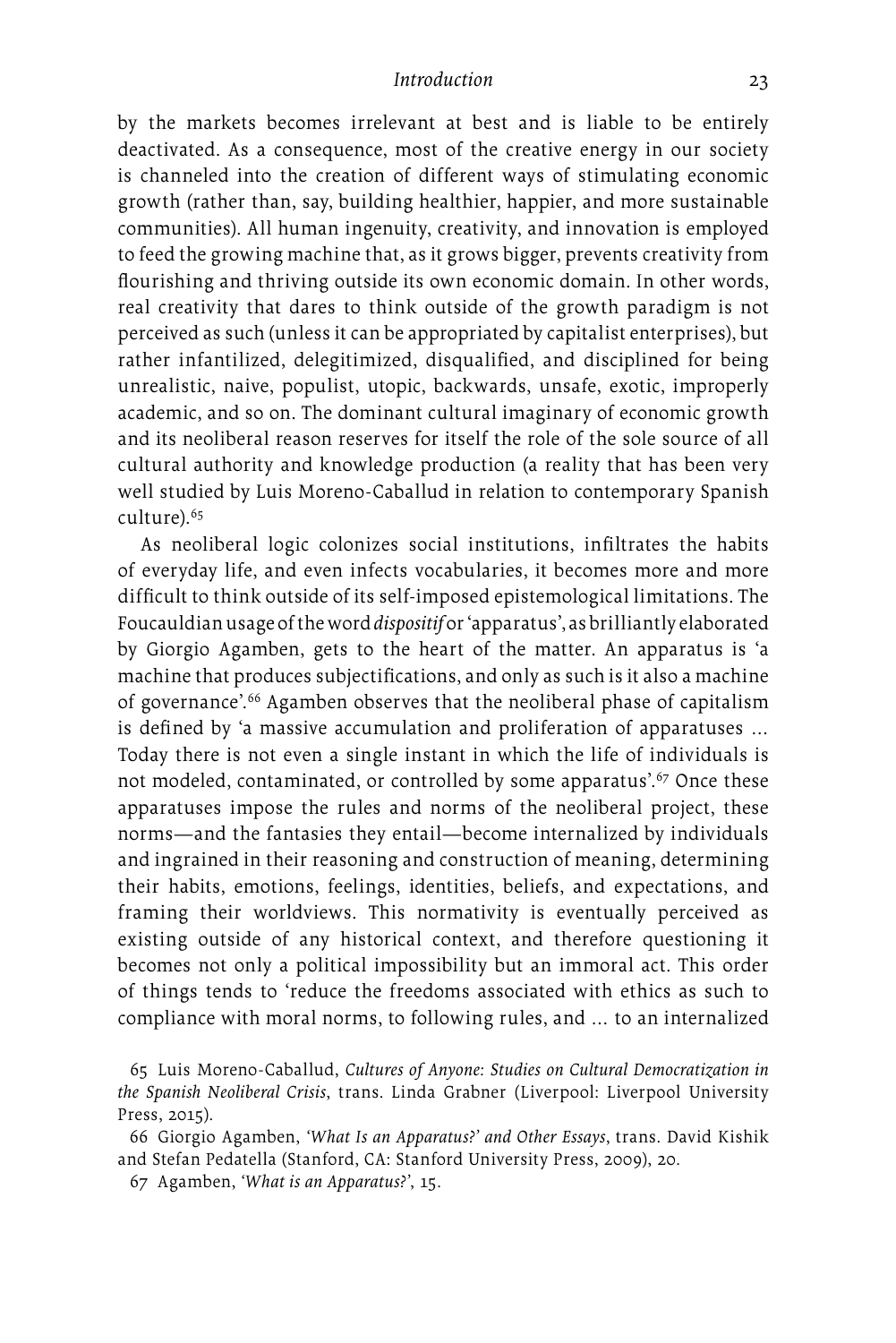relation of dependence that confines moral feeling to a self-monitoring compliance of each individual with those ideals espoused by the ruling powers'.68 As a result, little room is left for the emergence of proper politics and ethics beyond the sphere of the hegemonic ideology and its dominant growth imaginary.

The inadequate responses to the Anthropocene mentioned previously show how deniers—not just the climate change deniers, but the deniers of the possibility of prosperity without growth—are prevented from thinking outside of neoclassical and neoliberal economic paradigms even when human biophysical survival is at stake. Neoliberal reason restricts creativity to innovations within the competitive, individualistic, consumerist, economistic logic, and it does a good job of finding clever new ways to foster capital accumulation by deploying creativity to navigate and surpass social and ecological impediments to growth. These impediments are more visible in the commodity frontiers and are expected to proliferate as hegemonic inertia blindly tries to push forward the remaining social and ecological limits to growth: 'The social and environmental impacts of extracting resources are increasing as the quality and availability of resources decreases'.69

This intensification of social and ecological problems under economic globalization and its potential, unpredictable, massive consequences, as well as the governmental uncertainties involved, is what Ulrich Beck identifies as the 'risk society'.70 When the massively and asymmetrically distributed consequences of these manufactured risks are globally visible and therefore impossible to ignore, even for the elites, the approved remedies are invariably limited to treating their symptoms, given that neoliberal experts and technocrats are trained *not* to recognize the real problem, that is, the social and ecological limits to growth. The proposed solution, for instance, to the unsustainability of universalizing individual vehicles—and their associated inefficient infrastructures and aberrant urban models—is, not surprisingly, more efficient cars and bigger highways. A different urban model that redefines mobility by focusing on human needs and ecological mandates (not on private cars and their privatization of space) is out of the question, if not unimaginable. Another example is heavily investing in pharmaceutical research instead of regulating the chemical industries

68 Smith, *Against Ecological Sovereignty*, 57.

69 Marta Conde and Mariana Walter, 'Commodity Frontiers', in *Degrowth: A Vocabulary for a New Era*, ed. Giacomo D'Alisa, Federico Demaria, and Giorgos Kallis (New York: Routledge, 2015), 73.

70 Ulrich Beck, *Risk Society: Towards a New Modernity*, trans. Mark Ritter (London: Sage, 1992).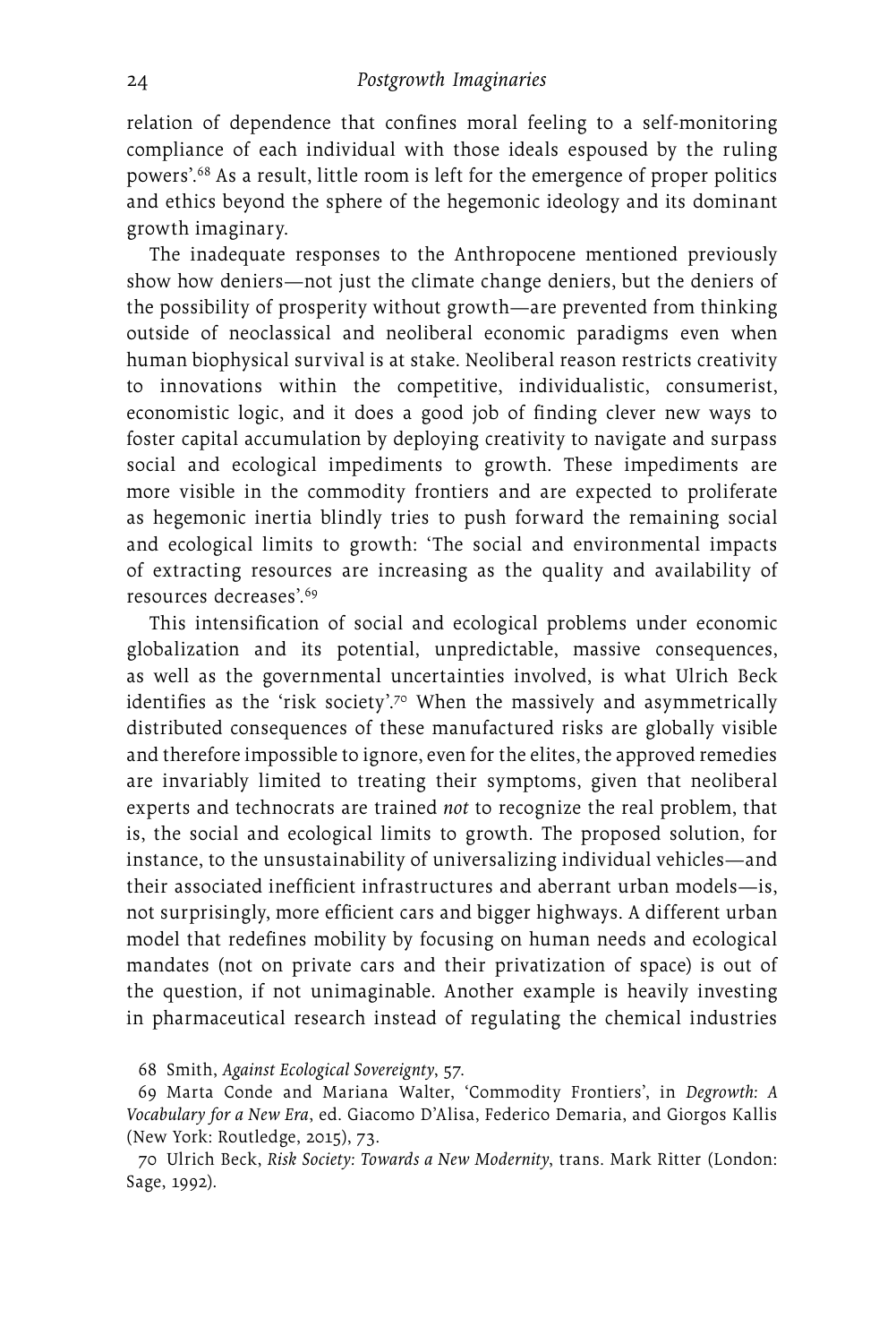(of which pharmaceutical industries are a part) in order to combat the proliferation of cancer. Once again, the remedy makes things worse, because giving massive amounts of public funds to polluting corporations has the perverse effect of inspiring them to lobby harder and to more effectively prevent regulatory laws from passing (regulations that could, among other things, take some carcinogens out of circulation).

The growth-oriented ideology reproduces and self-amplifies itself over and over, limiting collective imaginative processes to the task of depicting different images of itself and creating innovative ways to refashion itself. William Connolly elaborates on how, once these amplification processes 'become consolidated, it becomes a more difficult system to oppose politically. Its self-organizing and reflexive tendencies now form self-amplifying loops'.71 That is why it seems that there is no alternative to an ideology that is destroying the life-supporting systems of the Earth. Within this epistemological framework, 'the environmental crisis involves a crisis of imagination', for it becomes almost impossible to imagine a postcarbon, postgrowth, post-capitalist, post-neoliberal, post-patriarchal, decolonial society that is desirable and viable.<sup>72</sup>

In order to begin the transition to a postgrowth society it is crucial to challenge the cultural authority that perpetuates the dominant imaginary responsible for disconnecting economic activity from its ecological, social, political, and cultural interdependencies. The roots of the pervasive neoliberal mindset are nourished by previously drawn hierarchical distinctions (human and nonhuman, culture and nature), or what Giorgio Agamben calls the 'anthropological machine'. Agamben identifies the sociohistorically diverse ways in which metaphysical distinctions are established between humans and the nonhuman.73 Humanity is defined and redefined again and again in opposition to the animal other, and it is the self-proclaimed 'proper humans' who reserve for themselves the right to determine what is considered fully human and what is not. That which does not fit into the 'properly human' category constructed by the 'anthropological machine' at a given historical moment is deemed inferior and may be exploited without ethical concern or legal consequence. If, under neoliberalism, humans are reduced to 'self-investing capital' and the main goal of societies is contributing to economic growth, then individuals

71 Connolly, *Fragility of Things*, 95.

72 Lawrence Buell, *The Environmental Imagination: Thoreau, Nature Writing, and the Formation of American Culture* (Cambridge, MA: Belknap Press of Harvard University Press, 1995), 2.

73 Giorgio Agamben, *The Open: Man and Animal*, trans. Kevin Attell (Stanford, CA: Stanford University Press, 2004).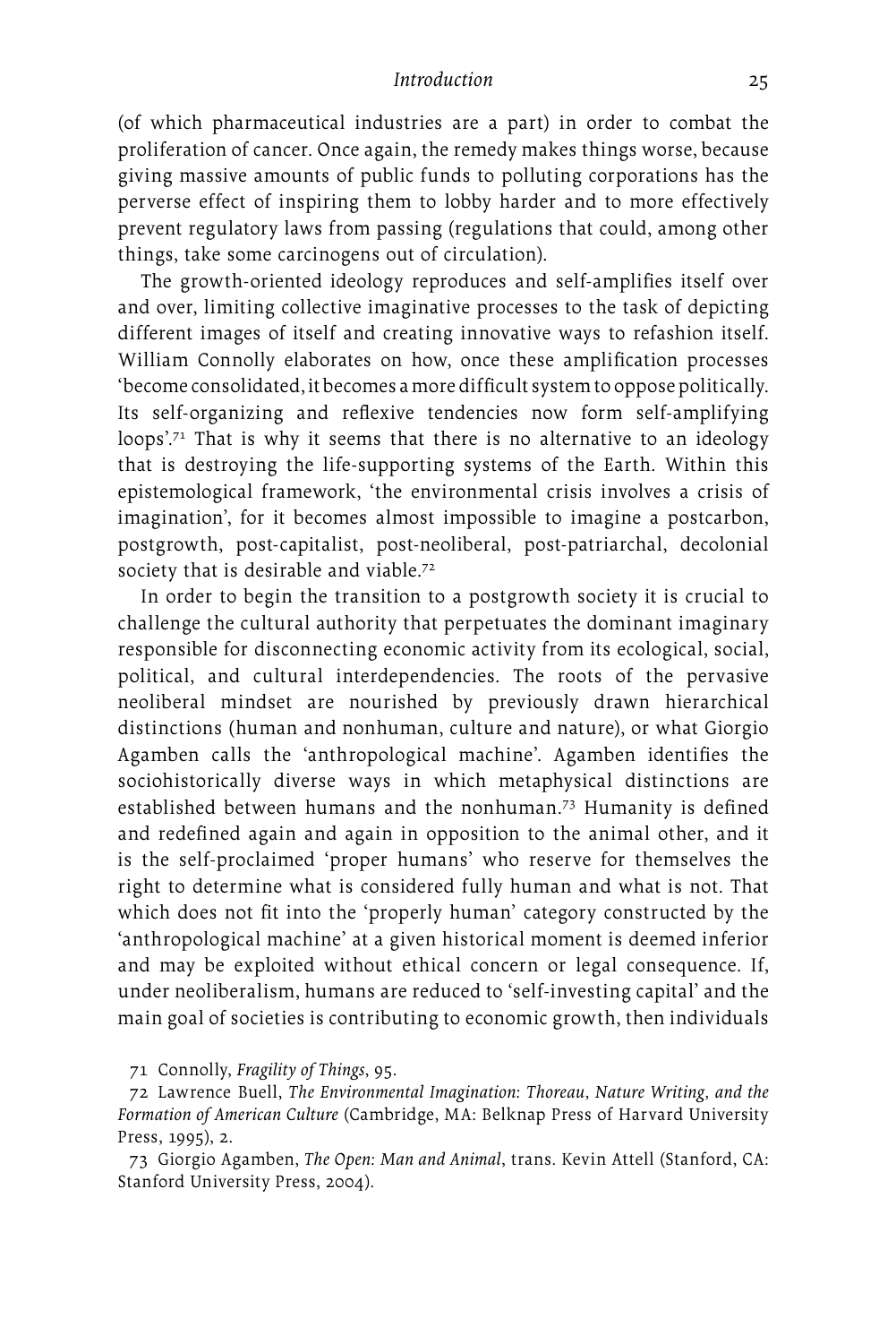who are unable to make a profit on their human capital, or communities not feeding the economic machine, can lose their status as properly human and pass into the category of the less than human. Globally, there are a growing number of surplus populations comprised of people who have lost their traditional livelihoods due to capitalist dispossession and are not formally employed by the capitalist economy.74 Under the dominant imaginary, these populations can be identified as less than human and easily criminalized, disciplined, and sacrificed without remorse in the name of saving world markets.

The global expansion of markets and commodity frontiers often occurs under the guise of helping underdeveloped countries to develop. To be underdeveloped means, for the United Nations, not to live poorly, but to live outside the market economy. The UN's policies for achieving development are therefore not focused on promoting socioecological well-being in their target regions, but on incorporating—that is to say, forcing—non-market-oriented communities into the market economy.75 As long as the anthropological machine is not challenged, it will continue to construct human exceptionality and justify the exploitation and abuse of the non-properly humans excluded by that definition of humanity: those perceived as savage, primitive, uncivilized, underdeveloped, unappealing for the markets, disinvested—or 'subprime', as Germán Labrador Méndez called them in the case of Spanish cultural narratives of the crisis.<sup>76</sup> This process will continue to create and exacerbate social and environmental injustices if not consistently confronted. It is essential to expose the fallacies of human exceptionalism and the human/nonhuman hierarchical divides that neoliberal reason perpetuates across the globe. In order to overcome the perverse consequences of these divides, it may be helpful to think in terms of social and ecological interdependency and relational ontology and pay full attention to the agency of the nonhuman in all human matters. This will entail embracing new imaginaries based on 'a posthuman environmental ethics in which the flows, interchanges, and interrelations between human corporeality and the more-than-human world resist the ideological forces of disconnection'.77 Paradoxically, 'It was in exactly the period in which human activity was changing the Earth's

74 Srnicek and Williams, *Inventing the Future*, 92–98.

75 Gustavo Esteva, Salvatore Babones, and Philipp Babcicky, *The Future of Development: A Radical Manifesto* (Bristol: Policy Press, 2013).

76 Germán Labrador Méndez, 'Las vidas *subprime*: la circulación de historias de vida como tecnología de imaginación política en la crisis española (2007–2012)', *Hispanic Review* 80, no. 4 (2012): 557–581.

77 Alaimo, *Bodily Natures*, 142.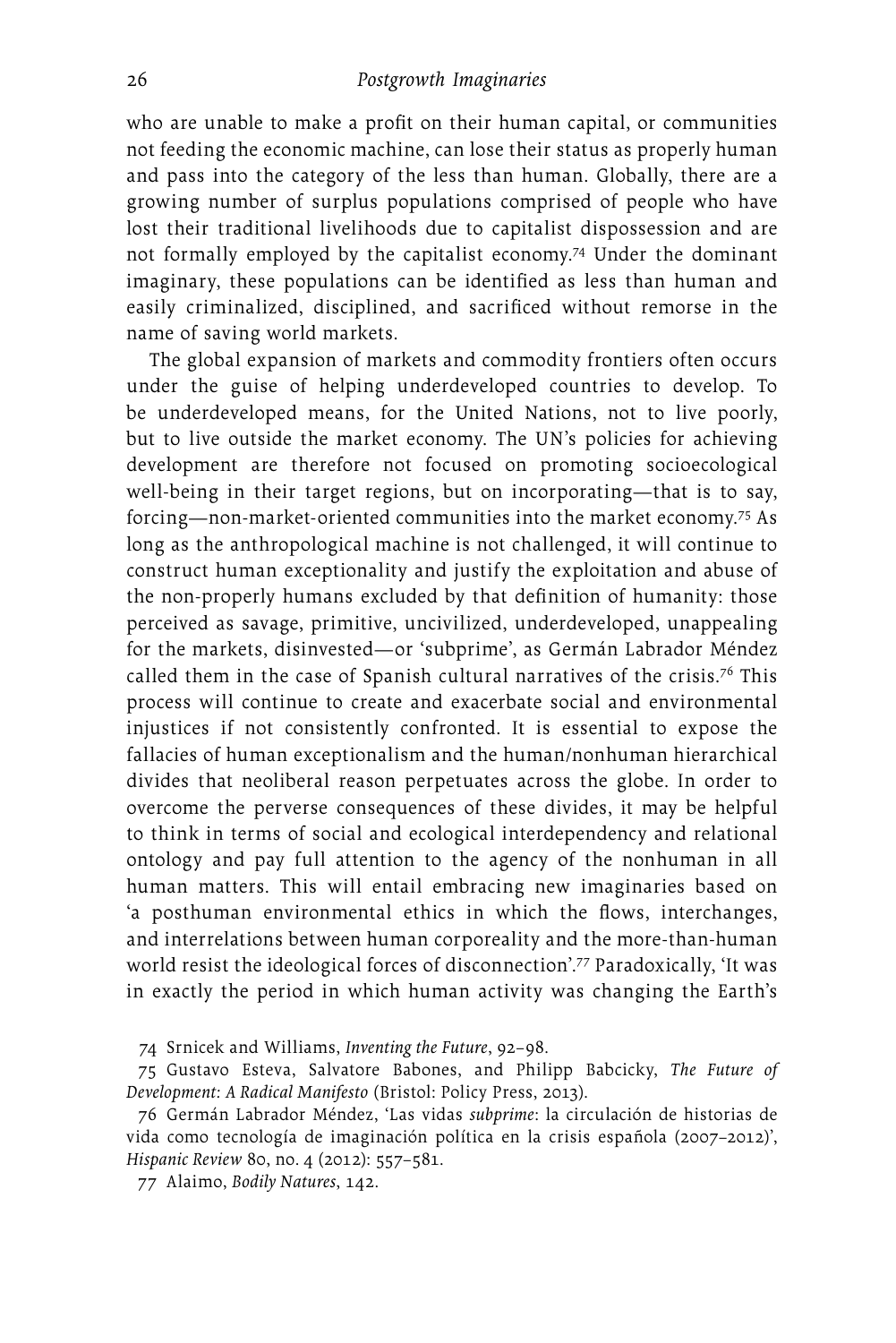atmosphere that the literary imagination became radically centered on the human', as Amitav Ghosh notes.78

In this context 'a major challenge is representational', that is, how to create narratives and stories that make visible the structural 'slow violence' perpetuated by the hegemonic powers.79 How can we craft counterhegemonic stories in a way that effectively exposes not just the fantasies of unlimited growth ingrained in our dominant imaginary but also other narratives that can be easily co-opted by neoliberal reason to continue promoting its agenda? What kind of narratives and practices can promote an ethics and aesthetics of social and ecological interrelatedness and demonstrate human and nonhuman mutual interdependency, fragility, responsibility, and connectivity? As Bruno Latour puts it, 'The problem of all of us in philosophy, science, or literature becomes: how do we tell such a story?'80 In the Anthropocene age of unacceptable social inequality and rapid ecological collapse we cannot afford not to embrace 'the challenges of *representing* a concept at once wholly abstract and alarmingly material in aesthetically, rhetorically, and ultimately politically efficacious ways'.<sup>81</sup> We need new stories to counteract the pervasive fantasies of neoliberalism and to expose its social and ecological downsides. It is urgent 'to undiscipline ourselves, free ourselves from our training, and find new narratives to tell about life, literature, and learning, narratives more attuned to the harsh realities of human frailty and less calibrated to the rhythms of late capitalism'.82 How can we revisit stories about ourselves, our communities, and our relationship to the planet in order to collectively create alternative postgrowth stories we can live by? An environmentally oriented cultural studies has the potential to contribute significantly to this pressing task, but for cultural studies to be able to challenge the ideology of disconnection in a meaningful way, it is paramount, on the one hand, to embrace the environmental humanities and, on the other, to dissect the formation of the dominant cultural authority in order to counteract it.

Given the current dimensions of the ecological crisis, it is disturbing to witness the lack of critical engagement in peninsular cultural studies with environmental issues and with the undeniable feedback loops between

81 Garrard, Handwerk, and Wilke, 'Imagining Anew', 149.

<sup>78</sup> Amitav Ghosh, *The Great Derangement: Climate Change and the Unthinkable* (Chicago, IL: University of Chicago Press, 2016), 66.

<sup>79</sup> Rob Nixon, *Slow Violence and the Environmentalism of the Poor* (Cambridge, MA: Harvard University Press, 2011), 3.

<sup>80</sup> Bruno Latour, 'Agency at the Time of the Anthropocene', *New Literary History* 45, no. 1 (2014): 3.

<sup>82</sup> Jack Halberstam, 'Unlearning', *Profession* (2012): 12.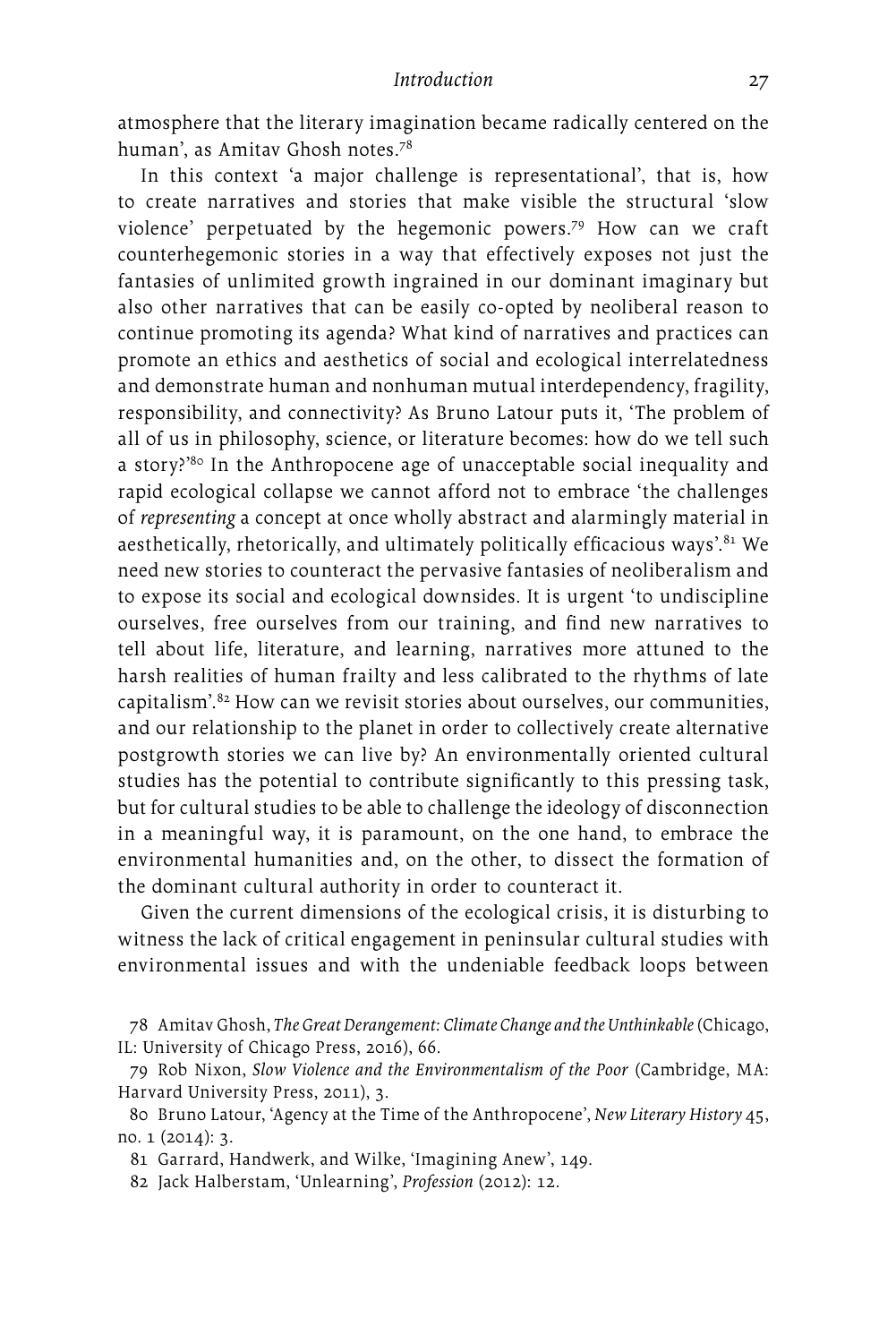cultural modes and socioecological processes. Environmental sociologists John Bellamy Foster, Brett Clark, and Richard York would explain this lack of engagement by pointing out that 'the social sciences and the humanities … are all characterized to varying degrees by their radical separation from nature<sup>'.83</sup> The humanities have always played a crucial role in the articulation of the anthropological machine and the legitimization and perpetuation of the radical distinction between the human and nonhuman that justifies the dominant economic culture. The advent of the environmental humanities is only now opening the door to let a breath of fresh air into academic contexts (activist and indigenous sciences never closed that door). Cultural studies was born precisely to challenge and revisit ingrained ideological distinctions (within the humanities) about which cultural expressions deserved study and which were to be left out of the curriculum. Since its inception, the field has understood very well that everything that is left out tends to disappear from institutionalized theoretical radars and becomes aesthetically and politically irrelevant in what Jacques Rancière calls the 'distribution of the sensible'.<sup>84</sup> For that reason, cultural studies is well equipped (in contrast to more traditional academic disciplines within the humanities) to challenge the dominant and alienating ideologies of disconnection by resisting the radical separation of humans and the nonhuman in cultural configurations.

I concur with Neil Badmington that we should acknowledge the 'dramatic difference that cultural studies has made to the humanities … [but, and this is important,] a problem remains … Although it has sought to break down a series of oppressive barriers, cultural studies has systematically reaffirmed the hierarchical border between the human and the inhuman'. $85$  To correct this ingrained deficiency, Badmington goes on to suggest that cultural studies would benefit from embracing posthumanism. This suggestion is not unproblematic, because 'a genuinely *critical* posthumanism … should resist the seductions of the humanities. If "the human" is no longer a credible category, how can the humanities remain something in which to have faith?'86 I do not claim to possess the answer to that thought-provoking question, but I am convinced it is worthy of exploration.<sup>87</sup>

83 Foster, Clark, and York, *The Ecological Rift*, 31–32.

84 Jacques Rancière, *The Politics of Aesthetics: The Distribution of the Sensible*, trans. Gabriel Rockhill (London: Continuum, 2012).

85 Neil Badmington, 'Cultural Studies and the Posthumanities', in *New Cultural Studies: Adventures in Theory*, ed. Gary Hall and Clare Birchall (Edinburgh: Edinburgh University Press, 2016), 261–262.

86 Badmington, 'Cultural Studies and the Posthumanities', 264.

87 For an emerging discussion of these issues in the context of contemporary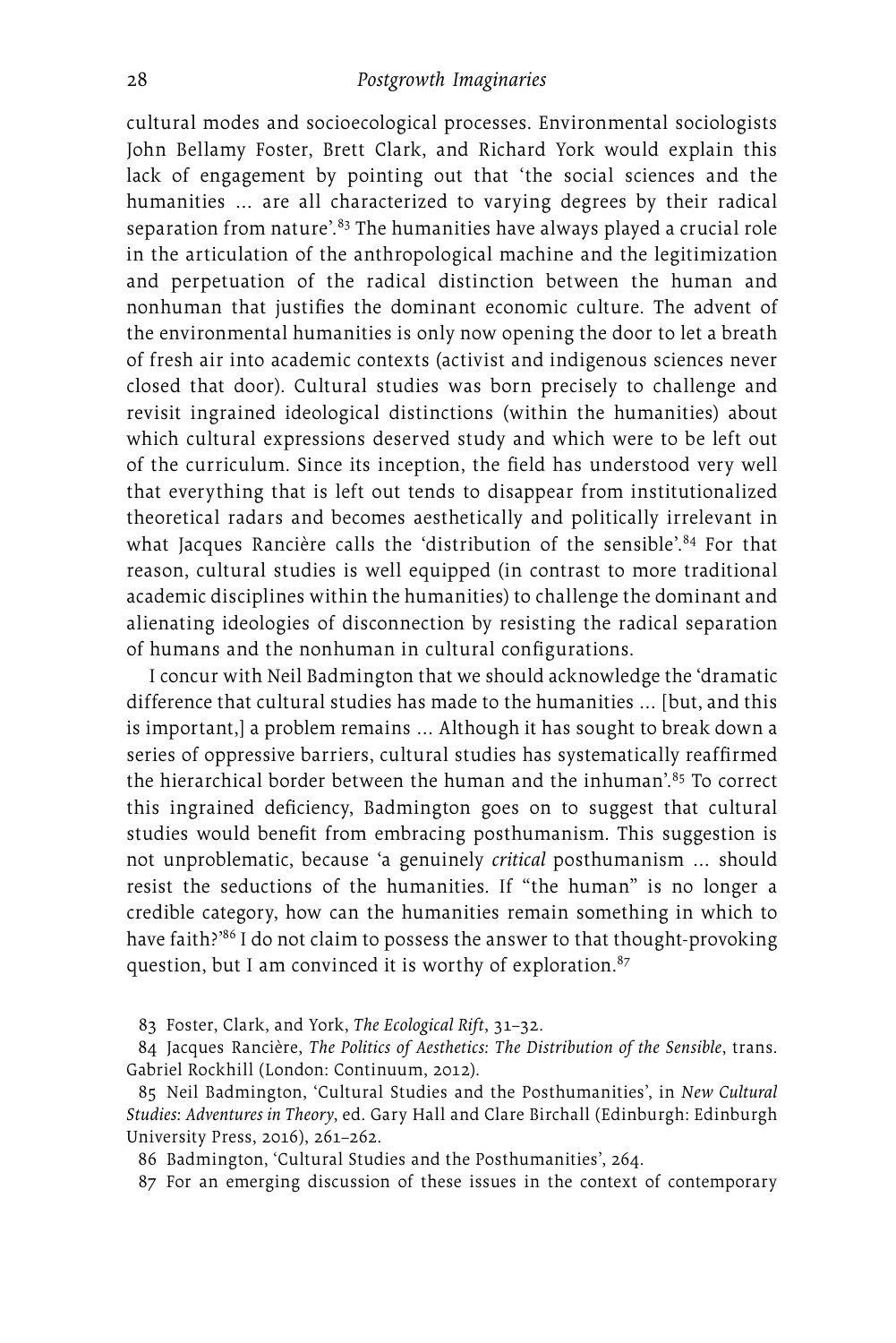Along these same lines, Levi Bryant points out that 'ecology is the study of relations and interaction between entities … Societies are themselves ecologies that are embedded in the broader ecologies of the natural world'.88 The distinction between nature and society is misleading, since societies are by no means outside of nature: 'Social relations are a type of ecological relations … Societies are embedded in natural ecologies ... and humans are animals among animals<sup>'89</sup> According to Bryant, the 'dimension of material flow through social systems is too often ignored by cultural studies ... We entirely ignore the ecology of human societies'.<sup>90</sup> I believe this might be remedied by an ecocritical cultural studies that incorporates ecological economics. I insist that cultural studies—as long as it does not forget its radical origins (think of Raymond Williams's cultural materialism as articulated in *Problems in Materialism and Culture*), and as long as it remains attuned to the current 'material turn' taking place in ecocriticism—is in fine shape to embrace critical posthumanism and be significantly enhanced and transformed by it.<sup>91</sup> For Iberian cultural studies in particular, I believe the current moment is propitious to embrace an ecologically oriented approach, given that an increasing, but still insufficient, number of Iberian cultural scholars began moving along these lines in the last couple of years.92 Significantly, Jo Labanyi, coauthor of the seminal book that established the field of Spanish cultural studies in 1995, has recently encouraged Spanish cultural scholars to 'study materiality, with reference not just to bodily processes, but also to the material world outside', and to engage with the agency of things in all cultural practices.93 Labanyi's essay 'Doing Things: Emotion, Affect, and Materiality' implies a call to overcome the ideologies of disconnection that so often infiltrate cultural studies.

Iberian culture see *A Polemical Companion to 'Ethics of Life: Contemporary Iberian Debates*', *Hispanic Issues On Line* 7 (University of Minnesota, 2016). The co-op conclusion is especially relevant.

88 Levy Bryant, 'Black', in *Prismatic Ecology: Ecotheory beyond Green*, ed. Jeffrey Jerome Cohen (Minneapolis: University of Minnesota Press, 2013), 294.

89 Bryant, 'Black', 294.

90 Bryant, 'Black', 299.

91 Raymond Williams, *Problems in Materialism and Culture* (London: Verso, 1980).

92 See Katarzyna Beilin and William Viestenz, eds., *Ethics of Life: Contemporary IberianDebates* (Nashville, TN: Vanderbilt University Press, 2016), and Luis I. Prádanos, 'Ecocrítica en los estudios literarios y culturales españoles contemporáneos: una tendencia emergente desesperadamente necesaria', Nuevas tendencias literarias: el autor y su crítica (2000–2015), *La nueva literatura hispánica* 20 (2016): 281–298.

93 Jo Labanyi, 'Doing Things: Emotion, Affect, and Materiality', *Journal of Spanish Cultural Studies* 11, nos. 3–4 (2010): 223–224, 227–228.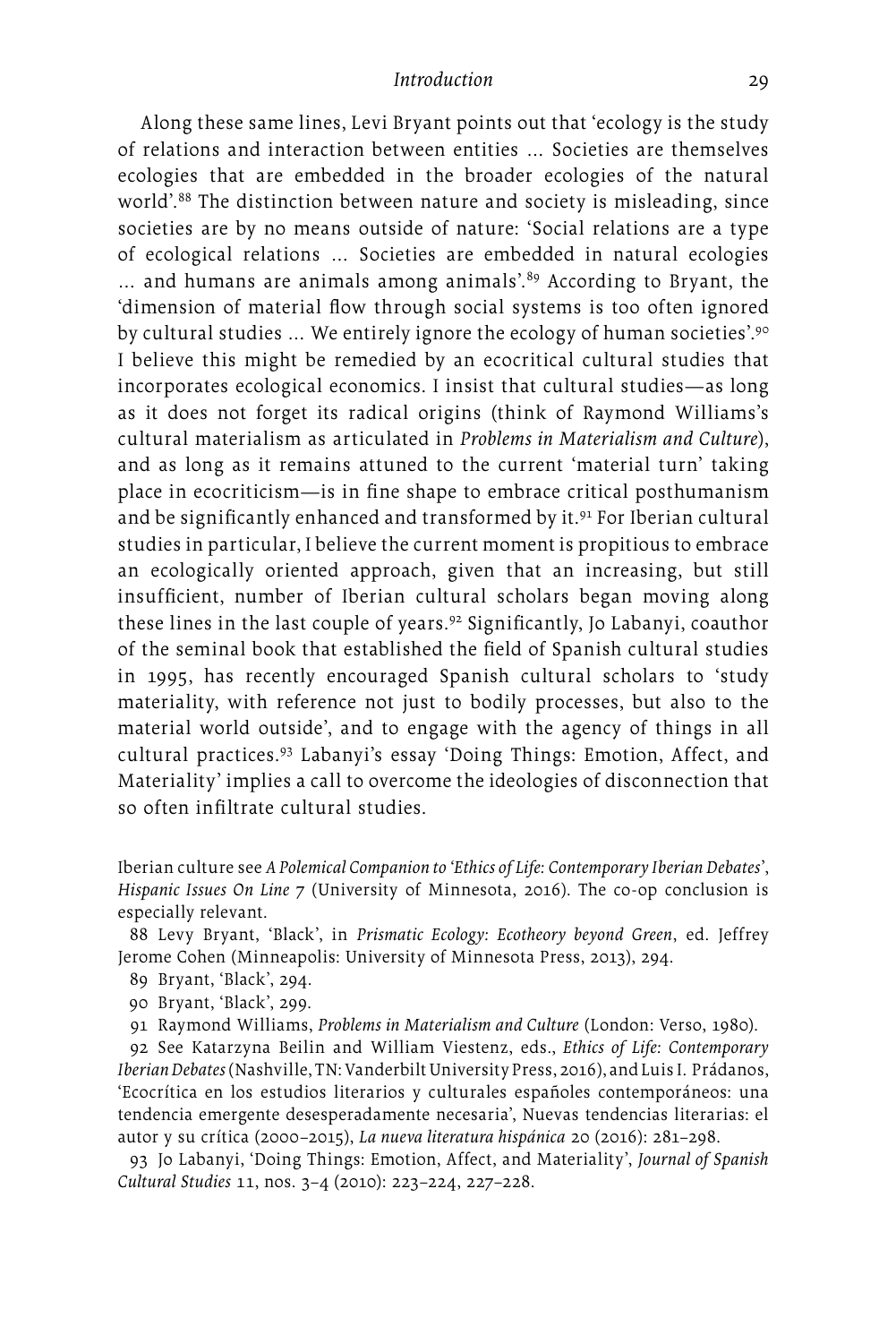New materialisms and material ecocriticism teach us that the flow of material and energy is as important as the circulation of narratives in understanding reality, and that both signs and matter should be considered together. 'All matter, in other words, is "storied matter"'.94 From a biosemiotic viewpoint, meaning and matter emerge together in all living organisms, and humans are no exception. Ecological economics does an admirable job of focusing on 'social metabolism', that is, 'the entire flow of materials and energy that are required to sustain all human economic activities', 95 and cultural studies is well suited to track the processes of meaning-making involved in the coevolution of material cultures and social imaginaries. This book will converge the two. The concept of social metabolism will be a key analytical tool throughout the book that expresses dimensions of socio-natural inextricable interdependency and allow us to understand economic growth not as an abstract measure of an economy, but as an increase in its material intensification. In other words, the size of the social metabolism indicates the magnitude of the material usage and depletion of a given economic/material culture. The bigger the social metabolism, the more unsustainable it is. An economic culture addicted to growth entails the reproduction of highly entropic and unsustainable social relations and material realities. I believe that material ecocriticism in particular, and the environmental humanities in general, provide an optimal framework for understanding and challenging the dominant imaginary and contributing to the creation of new and liberating postgrowth imaginaries. The study of post-2008 Spanish counterhegemonic cultures from this perspective is one of the main tasks of *Postgrowth Imaginaries*.

I have divided the remainder of this book into three sections followed by a concluding chapter. The first two sections, 'Spanish Culture and Postgrowth Economics' and 'Urban Ecologies', correspond to chapters 1 and 2. The third section, 'Waste, Disaster, Refugees, and Nonhuman Agency', includes chapters 3 and 4.

Chapter 1, 'Towards an Ecocritical Approach to the Spanish Neoliberal Crisis', introduces the main tenets of ecological economics and the degrowth movement, in order to familiarize the reader with these notions. The first part of the chapter provides an overview of the cultural and ecological situation in twenty-first-century Spain, focusing on recent cultural critical responses to the Spanish neoliberal crisis and showing how such critical interventions

94 Serenella Iovino and Serpil Oppermann, eds., *Material Ecocriticism* (Bloomington, IN: Indiana University Press, 2014), 1.

95 Helmut Haberl et al., 'A Socio-Metabolic Transition towards Sustainability? Challenges for Another Great Transformation', *Sustainable Development* 19 (2011): 3.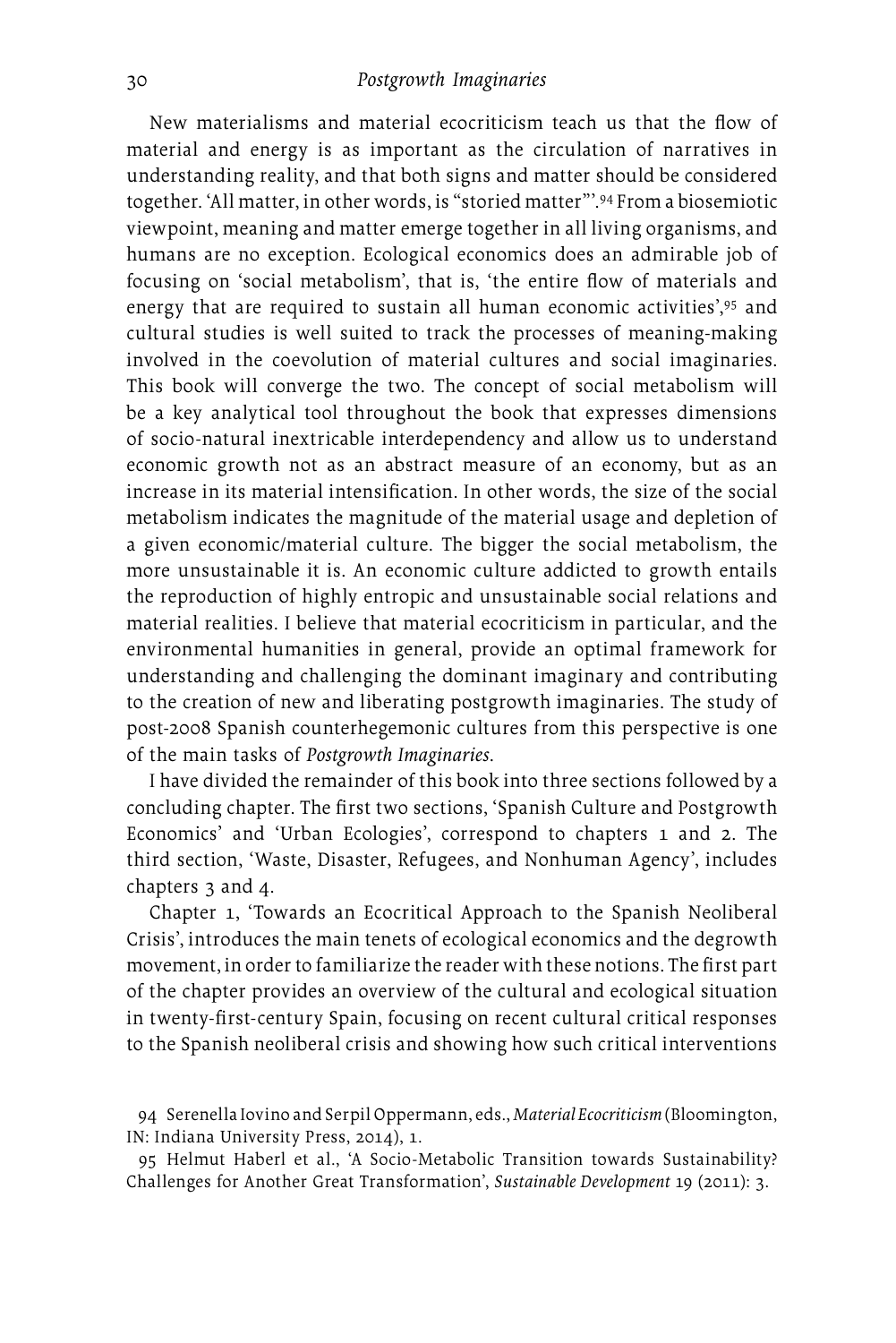might be significantly enriched by paying attention to the ongoing ecocritical transnational debate. The next section studies a number of recent Iberian socioecological essays that have adopted a cross-disciplinary perspective to critique the unsustainable social and environmental degradation caused by global capitalism and its addiction to growth. The last part of the chapter makes the case for the value of advancing a degrowth-inspired ecocriticism within a Euro-Mediterranean context. Degrowth provides an alternative to mainstream Euro-American reform environmentalism. The latter is infused with a neoliberal rhetoric, rationality, and sensibility that promote technical fixes to avoid engagement in the social and political changes needed to avert ecological collapse. While degrowthers advocate radical cultural change to achieve environmental justice, reform environmentalism only supports minor modifications to the existing order, such as sustainable development, green growth, and ecological modernization.

Chapter 2, 'Urban Ecocriticism and Spanish Cultural Studies', argues that Spanish urban cultural studies would benefit from incorporating the ecological aspects of cities into its theoretical frameworks and thereby better attune itself to the cultural changes underway in the current context of socially and ecologically unsustainable urban growth machines. I integrate the study of these cultural manifestations into four distinct but non-exclusive categories, according to the way in which the socioecological metabolism of the city is conceived and depicted in relation to both the dominant imaginary of economic growth and its unsustainable energy regime. The suggested interpretative typology and the examples I provide can be enumerated and summarized as follows: (1) The Crisis of the Urban Growth Machine (the documentaries *Sobre ruedas: el sueño del automóvil* by Óscar Clemente and *Mercado de futuros* by Mercedes Álvarez, and the experimental movie *Gente en sitios* by Juan Cavestany); (2) Urban Collapse and Post-Petroleum Futures (*El peso del corazón* by Rosa Montero and *Por si se va la luz* by Lara Moreno); (3) Non-Urban Spaces and Neo-Ruralization: Escaping the Urban Growth Machine? (*Palabras mayores: un viaje por la memoria rural* by Emilio Gancedo and the web series *Libres* by Alex Rodrigo); and (4) Postgrowth Urban Imaginaries: Imagining and Performing Ecopolis (the graphic novel *Memorias de la tierra* by Miguel Brieva, several urban projects and collectives, and short narratives generated by the Transition Town movement).

Chapter 3, 'Non-Human Agency and the Political Ecology of Waste', investigates the recent proliferation of Spanish cultural manifestations that focus on discarded materials and degraded spaces. Objects and processes that the dominant imaginary strives to keep out of sight become the main center of attention. This recentering of focus has a number of aesthetic, semiotic, and political consequences that could be better tracked from a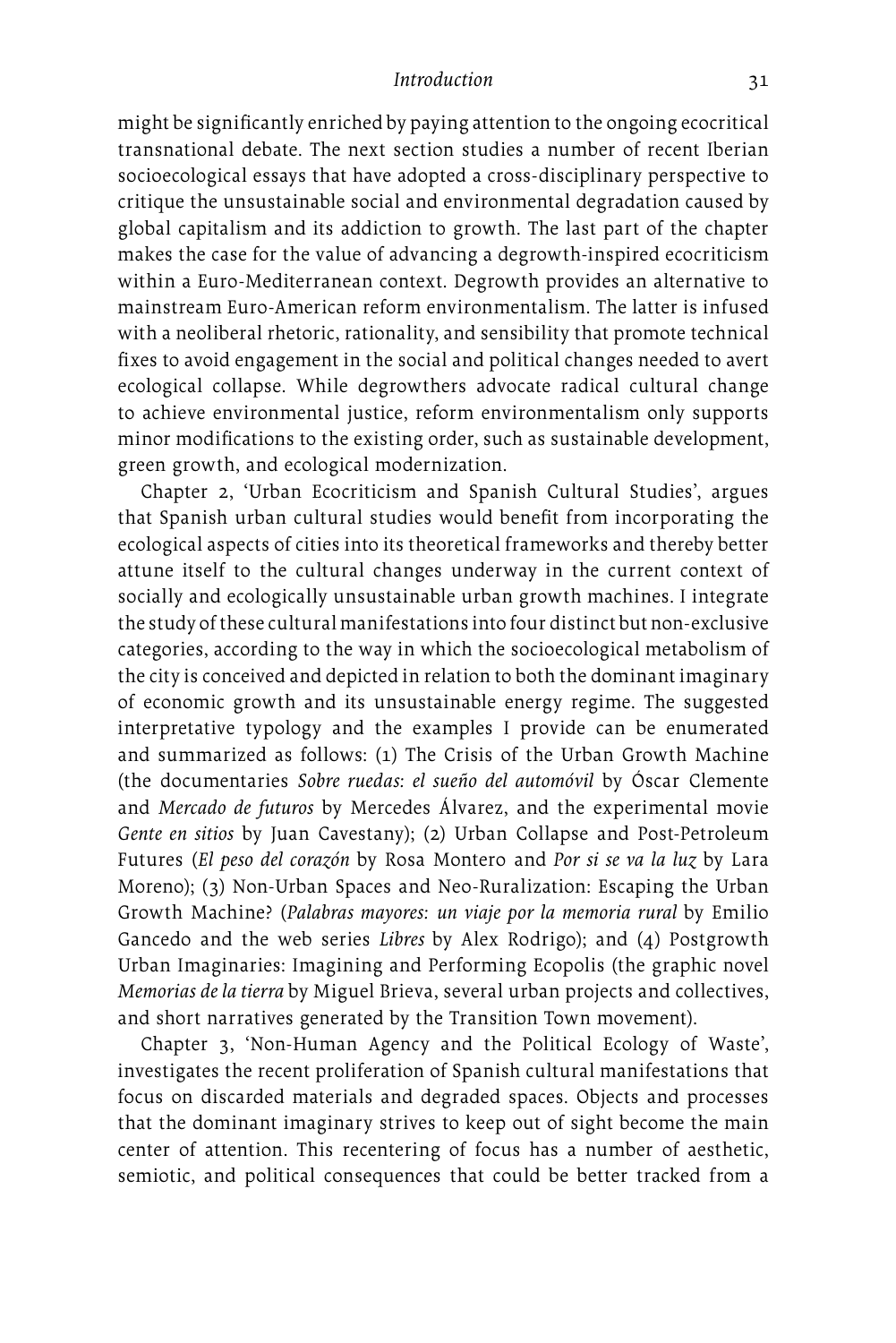material ecocritical perspective. A material ecocritical reading helps to illuminate what I call 'the political ecology of waste' in these cultural expressions (including *Nunca fue tan hermosa la basura* by philosopher José Luis Pardo, a street mural by Boamistura in Madrid, an installation by Basurama, a song by Sr. Chinarro, a cartoon by Miguel Brieva, and the website [consumehastamorir.com\)](consumehastamorir.com). I claim that by foregrounding the agency of the massive waste generated by our linear social metabolism, these cultural manifestations expose neoliberal fantasies and seriously compromise the dominant teleological narratives of progress as unlimited economic growth. This chapter also suggests that an economic system that massively wastes and pillages resources for the sake of constant growth ultimately generates vast surplus populations (disposable humans). Thus, I analyze a prizewinning photograph taken in 2014 by José Palazón featuring African immigrants trapped while scaling the fence that separates Morocco from the Spanish city of Melilla. I argue that the image brilliantly links the fluxes of material and energy, the flow of corporate media discourses, and the human bodies mobilized by economic globalization. Through this imagery, the connection between surplus populations and a wasteful economy becomes clear (other examples include a cartoon by Manel Fontdevila, the film *La jaula de oro* written and directed by Diego Quemada-Díez, and *Interferències*, an interesting and well-researched low-budget audiovisual experiment in Spanish and Catalan).

Chapter 4, 'Disaster Fiction, the Pedagogy of Catastrophe, and the Dominant Imaginary', focuses on catastrophe fiction that explores the disturbing ecological consequences of sudden disruptions caused by extreme environmental events set in motion or exacerbated by growth-oriented activity. In this scenario, rapid anthropogenic changes in the Earth's ecological systems unleash a massive catastrophe at a regional or global level. This kind of fiction has commonly been assumed to have pedagogical implications because it highlights the destructive practices that humanity should abandon and promotes an activist lifestyle. By studying some of the most popular contemporary catastrophe audiovisual narratives in Spain (TV show *El Barco* and Juan Antonio Bayona's movie *The Impossible*), I demonstrate that the pedagogical interpretation of catastrophe should be revisited for several reasons. First, many studies in psychology indicate that creating fear is not effective in mobilizing activism. Second, apocalyptic fiction tends to focus on sensationalist and spectacular effects and the heroic individuals who deal with them, while grossly ignoring the root causes of anthropogenic climate change and environmental injustice. Thus, I claim that catastrophe fiction does not necessarily constitute a good pedagogical tool for shaping an effective political ecology because it perpetuates